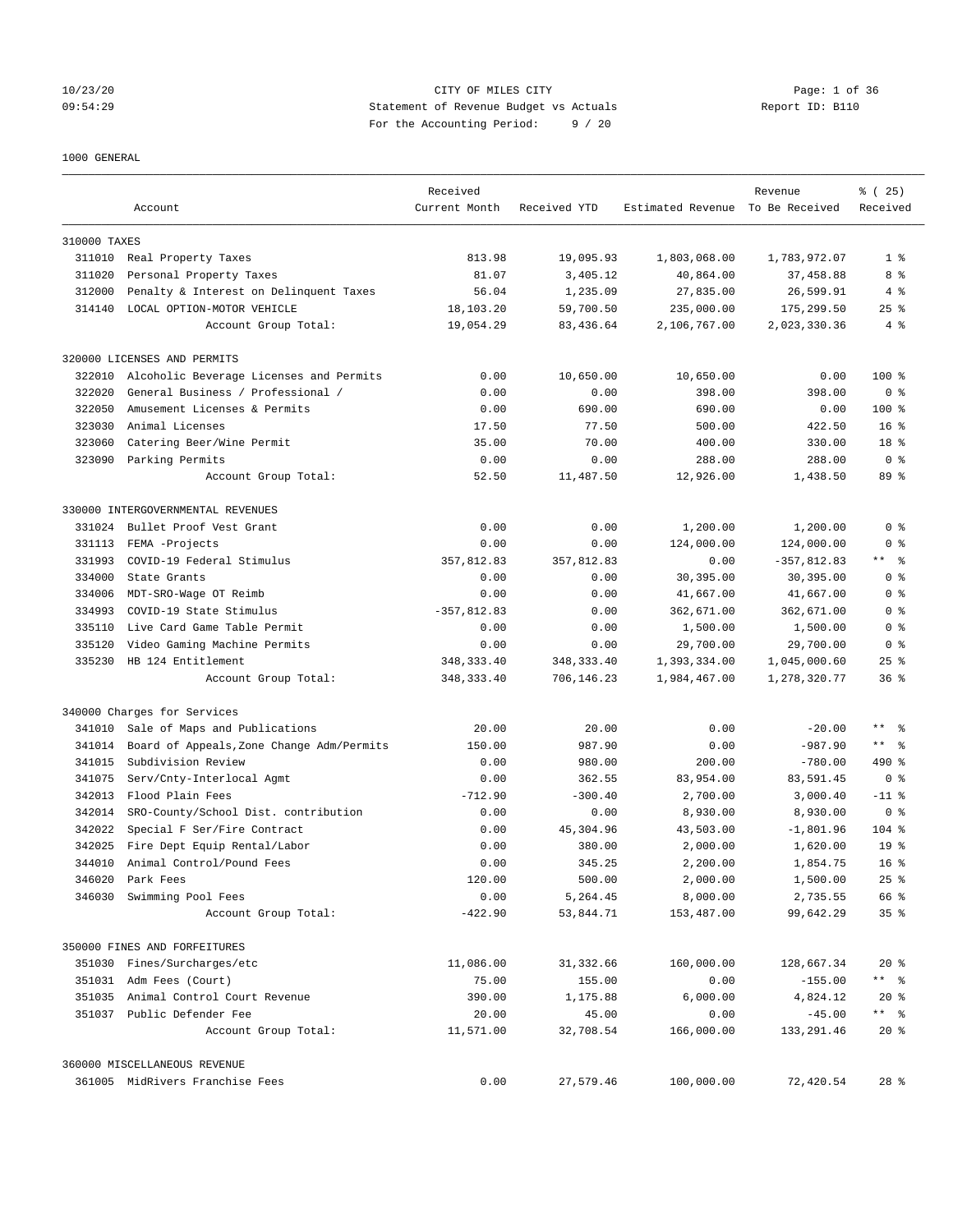# 10/23/20 CITY OF MILES CITY Page: 2 of 36 09:54:29 Statement of Revenue Budget vs Actuals Report ID: B110 For the Accounting Period: 9 / 20

#### 1000 GENERAL

|        |                                   | Received      |              |                   | Revenue        | % (25)                  |
|--------|-----------------------------------|---------------|--------------|-------------------|----------------|-------------------------|
|        | Account                           | Current Month | Received YTD | Estimated Revenue | To Be Received | Received                |
| 361010 | Land Rental                       | 150.00        | 41, 467.24   | 43,891.00         | 2,423.76       | $94$ %                  |
| 361020 | Building Rentals                  | 1,716.66      | 5,149.98     | 20,600.00         | 15,450.02      | 25%                     |
| 362020 | MISC REVENUE                      | 918.93        | 6,939.43     | 0.00              | $-6,939.43$    | $***$ $=$ $\frac{6}{5}$ |
| 362022 | Health Ins-MMIA Emp Benefits Prog | $-47.00$      | 2.42         | 0.00              | $-2.42$        | $***$ $=$ $\frac{6}{5}$ |
| 365000 | Contributions and Donations       | 0.00          | 520.00       | 0.00              | $-520.00$      | ** %                    |
| 366040 | Misc.-BHS                         | 0.00          | 0.00         | 900.00            | 900.00         | 0 <sup>8</sup>          |
| 366050 | Sale of Junk/Salvage-PD cars      | 0.00          | 2,760.00     | 2,760.00          | 0.00           | 100 %                   |
| 367000 | Sale of Junk or Salvage           | 350.00        | 950.00       | 600.00            | $-350.00$      | 158 %                   |
|        | Account Group Total:              | 3,088.59      | 85, 368.53   | 168,751.00        | 83, 382.47     | $51$ $%$                |
|        | 370000 INVESTMENT EARNINGS        |               |              |                   |                |                         |
| 371010 | Investment Earnings               | 0.00          | 0.00         | 10,000.00         | 10,000.00      | 0 <sup>8</sup>          |
|        | Account Group Total:              | 0.00          | 0.00         | 10,000.00         | 10,000.00      | 0 <sup>8</sup>          |
|        | 380000 OTHER FINANCING SOURCES    |               |              |                   |                |                         |
| 383000 | Interfund Operating Transfer      | 36, 185. 33   | 84,959.49    | 618,207.00        | 533, 247.51    | $14$ %                  |
|        | Account Group Total:              | 36, 185. 33   | 84,959.49    | 618,207.00        | 533, 247.51    | $14*$                   |
|        | Fund Total:                       | 417,862.21    | 1,057,951.64 | 5,220,605.00      | 4,162,653.36   | $20*$                   |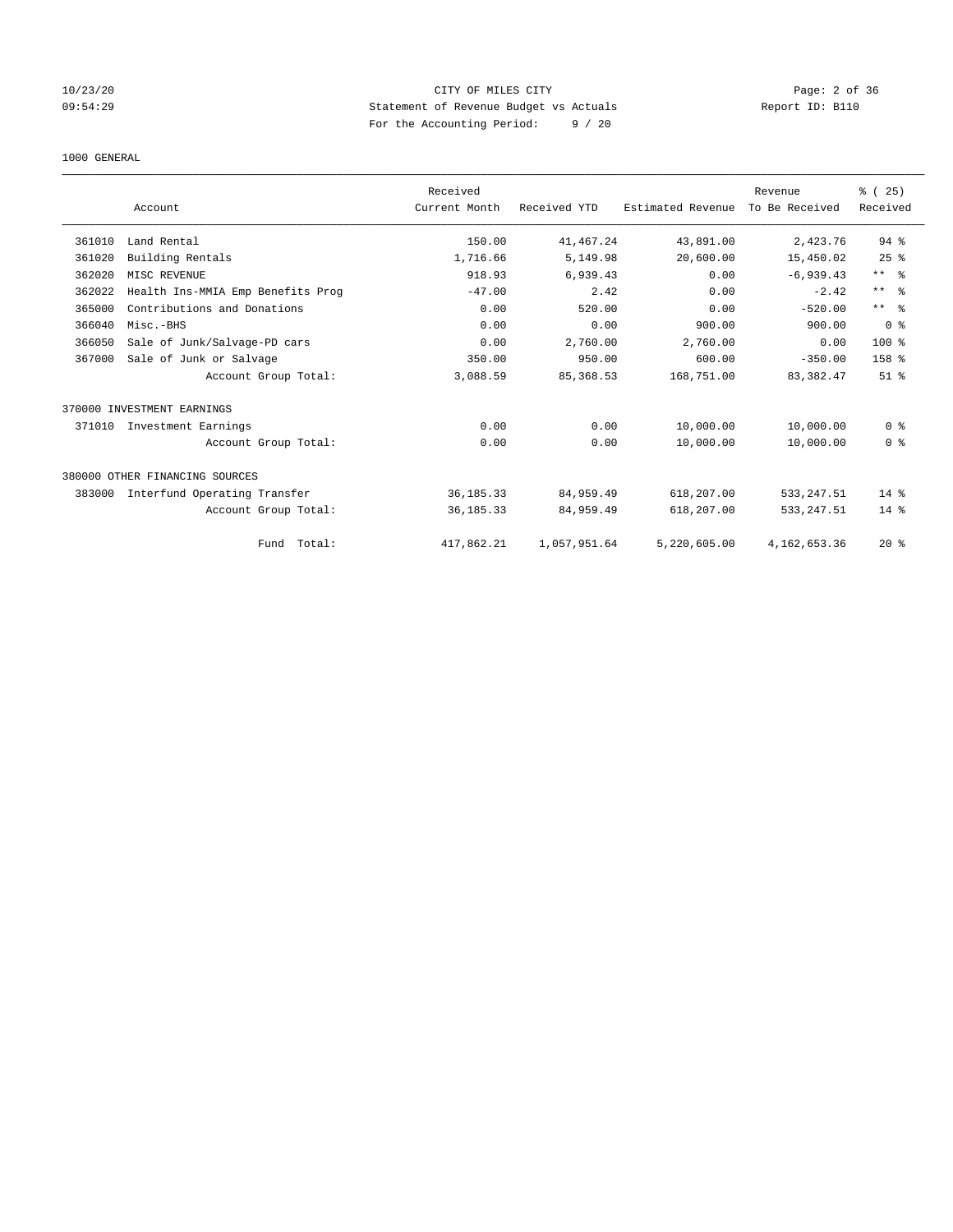# 10/23/20 CITY OF MILES CITY Page: 3 of 36 09:54:29 Statement of Revenue Budget vs Actuals Report ID: B110 For the Accounting Period: 9 / 20

# 2220 LIBRARY

|        | Account                           | Received<br>Current Month | Received YTD | Estimated Revenue | Revenue<br>To Be Received | % (25)<br>Received      |
|--------|-----------------------------------|---------------------------|--------------|-------------------|---------------------------|-------------------------|
|        | 340000 Charges for Services       |                           |              |                   |                           |                         |
| 341075 | Serv/Cnty-Interlocal Agmt         | 0.00                      | 0.00         | 41,425.00         | 41,425.00                 | 0 <sup>8</sup>          |
| 346070 | Library Fees                      | 166.50                    | 268.75       | 4,000.00          | 3,731.25                  | 7 %                     |
| 346074 | Book Sales                        | 0.00                      | 163.10       | 400.00            | 236.90                    | 41 %                    |
|        | Account Group Total:              | 166.50                    | 431.85       | 45,825.00         | 45, 393. 15               | 1 <sup>°</sup>          |
|        | 360000 MISCELLANEOUS REVENUE      |                           |              |                   |                           |                         |
| 362020 | MISC REVENUE                      | 0.00                      | 0.00         | 200,000.00        | 200,000.00                | 0 <sup>8</sup>          |
| 365035 | Donation-Library Board of Trustee | 139.22                    | 1,148.63     | 0.00              | $-1, 148.63$              | $***$ $=$ $\frac{6}{5}$ |
|        | Account Group Total:              | 139.22                    | 1,148.63     | 200,000.00        | 198,851.37                | 1 <sup>8</sup>          |
|        | 380000 OTHER FINANCING SOURCES    |                           |              |                   |                           |                         |
| 383000 | Interfund Operating Transfer      | 25,829.58                 | 77,488.74    | 309,955.00        | 232,466.26                | $25$ $%$                |
|        | Account Group Total:              | 25,829.58                 | 77,488.74    | 309,955.00        | 232,466.26                | 25%                     |
|        | Fund Total:                       | 26, 135.30                | 79,069.22    | 555,780.00        | 476,710.78                | $14*$                   |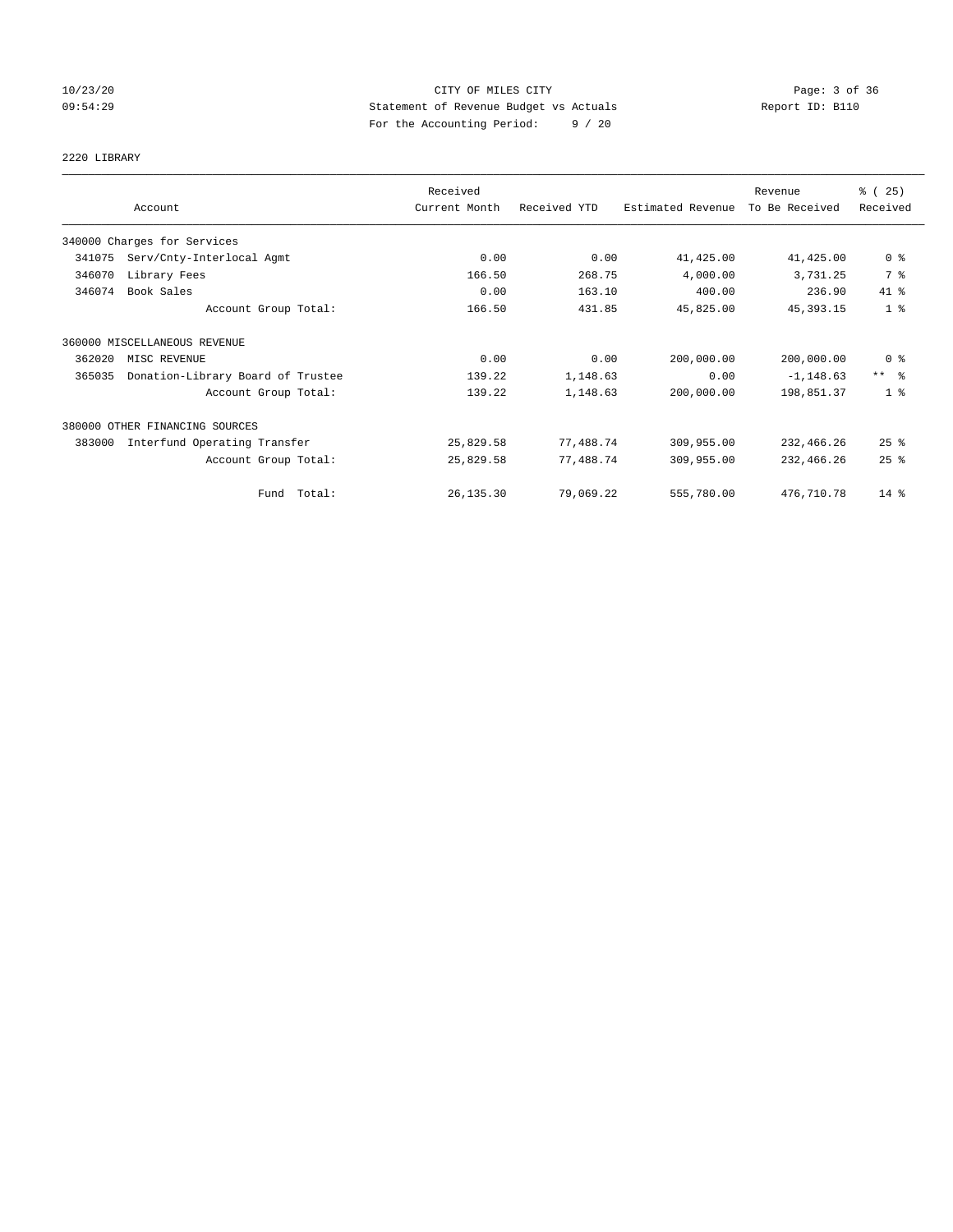# 10/23/20 CITY OF MILES CITY Page: 4 of 36 09:54:29 Statement of Revenue Budget vs Actuals Report ID: B110 For the Accounting Period: 9 / 20

2260 EMERGENCY DISASTER

|              | Account                                | Received<br>Current Month | Received YTD | Estimated Revenue | Revenue<br>To Be Received | % (25)<br>Received |
|--------------|----------------------------------------|---------------------------|--------------|-------------------|---------------------------|--------------------|
| 310000 TAXES |                                        |                           |              |                   |                           |                    |
| 311010       | Real Property Taxes                    | 0.00                      | 3.48         | 250.00            | 246.52                    | 18                 |
| 311020       | Personal Property Taxes                | 0.00                      | 0.00         | 50.00             | 50.00                     | 0 <sup>8</sup>     |
| 312000       | Penalty & Interest on Delinquent Taxes | 0.53                      | 11.76        | 30.00             | 18.24                     | 39 <sup>8</sup>    |
|              | Account Group Total:                   | 0.53                      | 15.24        | 330.00            | 314.76                    | 5 <sup>8</sup>     |
|              | Total:<br>Fund                         | 0.53                      | 15.24        | 330.00            | 314.76                    | 5 <sup>8</sup>     |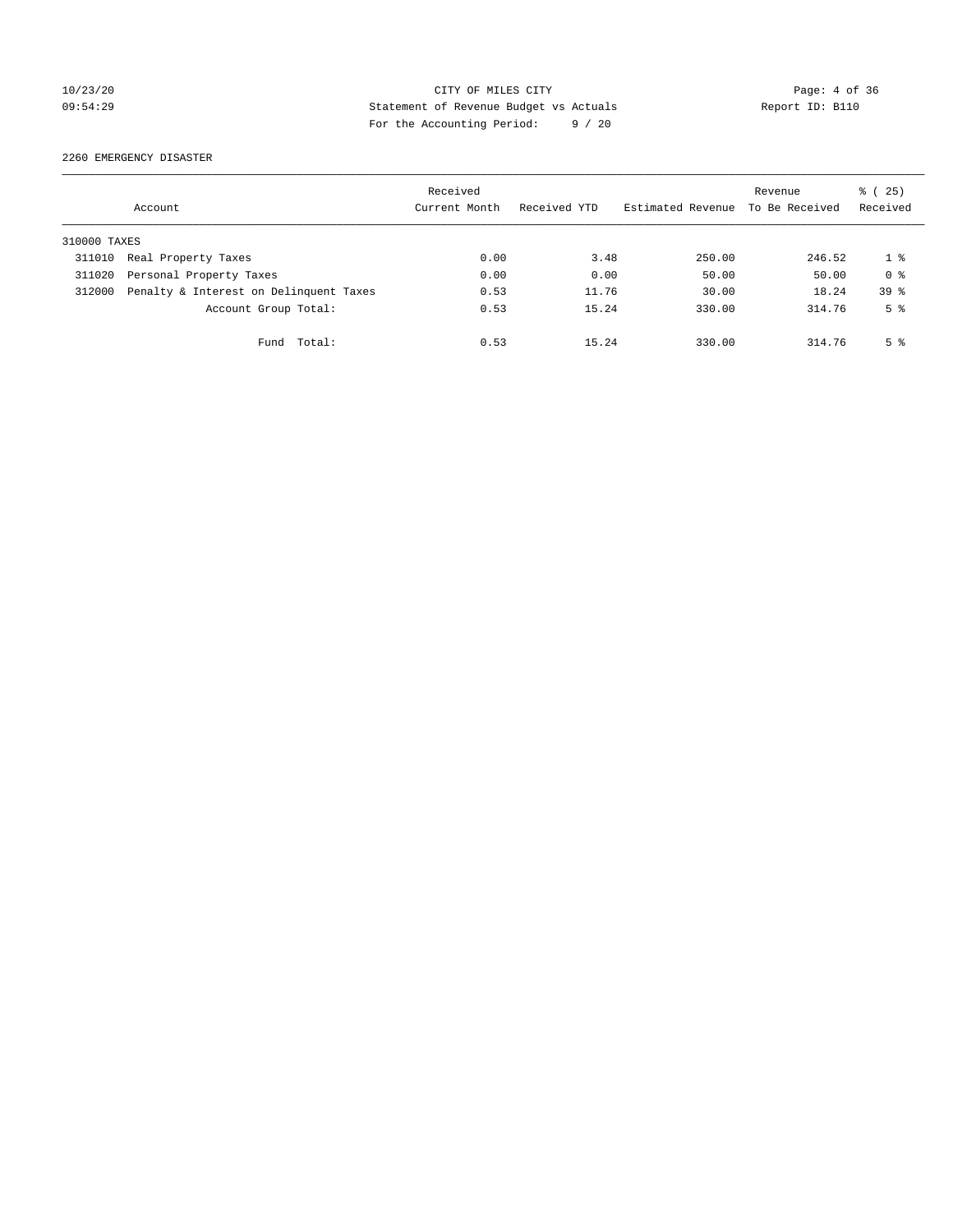# 10/23/20 CITY OF MILES CITY Page: 5 of 36 09:54:29 Statement of Revenue Budget vs Actuals Report ID: B110 For the Accounting Period: 9 / 20

2270 Health

| Account                                | Received<br>Current Month | Received YTD | Estimated Revenue | Revenue<br>To Be Received | 8 (25)<br>Received |
|----------------------------------------|---------------------------|--------------|-------------------|---------------------------|--------------------|
| 380000 OTHER FINANCING SOURCES         |                           |              |                   |                           |                    |
| Interfund Operating Transfer<br>383000 | 0.00                      | 0.00         | 13,000.00         | 13,000.00                 | 0 %                |
| Account Group Total:                   | 0.00                      | 0.00         | 13,000.00         | 13,000.00                 | 0 %                |
| Total:<br>Fund                         | 0.00                      | 0.00         | 13,000.00         | 13,000.00                 | 0 %                |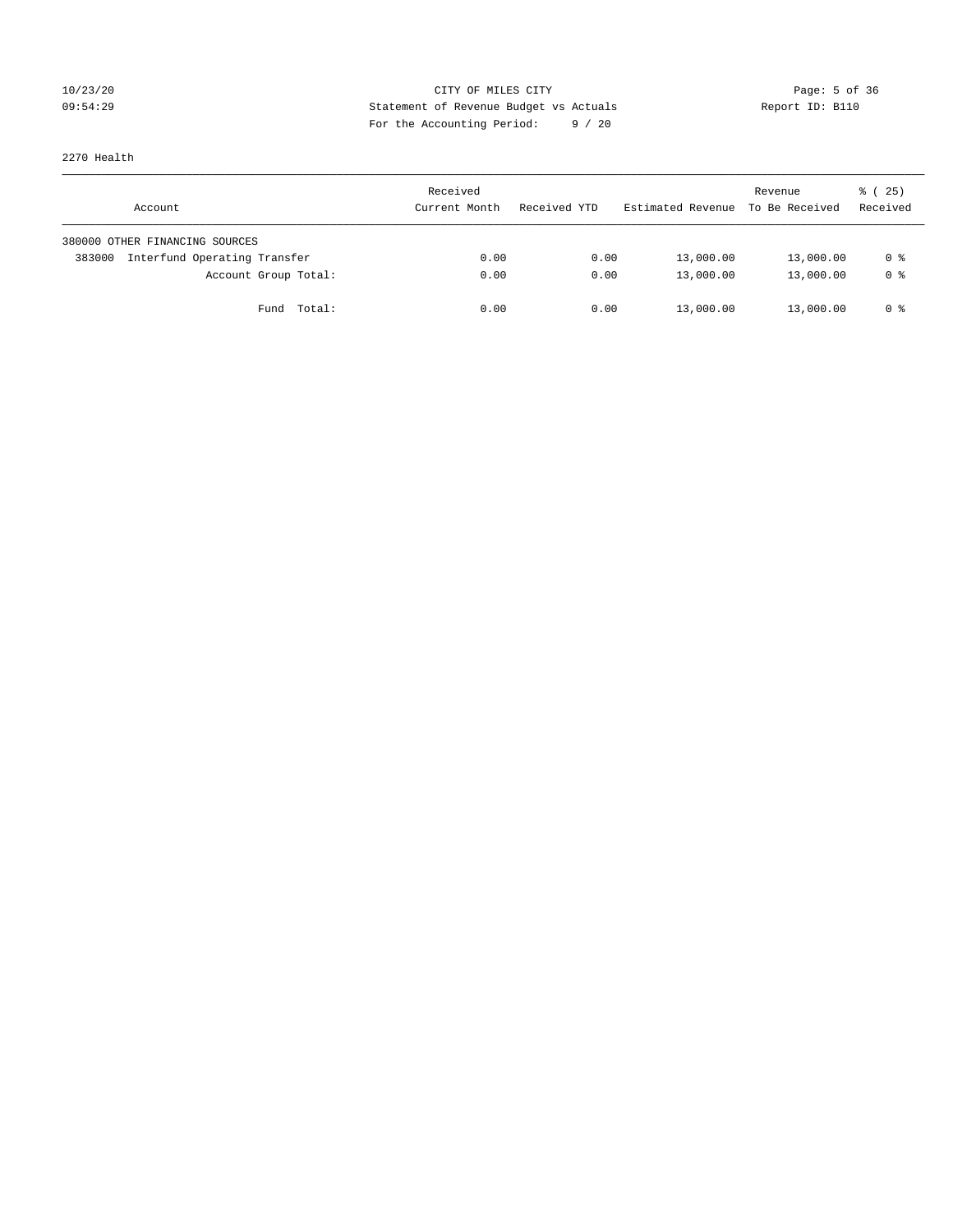# 10/23/20 CITY OF MILES CITY Page: 6 of 36 09:54:29 Statement of Revenue Budget vs Actuals Report ID: B110 For the Accounting Period: 9 / 20

2310 TIFD-Downtown

|              |                                        | Received      |              |                   | Revenue        | % (25)         |
|--------------|----------------------------------------|---------------|--------------|-------------------|----------------|----------------|
|              | Account                                | Current Month | Received YTD | Estimated Revenue | To Be Received | Received       |
| 310000 TAXES |                                        |               |              |                   |                |                |
| 311010       | Real Property Taxes                    | 131.37        | 615.13       | 76,817.00         | 76,201.87      | 1 <sup>8</sup> |
| 311020       | Personal Property Taxes                | 16.75         | 362.73       | 10,000.00         | 9,637.27       | 4%             |
| 312000       | Penalty & Interest on Delinquent Taxes | 8.17          | 38.01        | 0.00              | $-38.01$       | $***$ $ -$     |
|              | Account Group Total:                   | 156.29        | 1,015.87     | 86,817.00         | 85,801.13      | 1 <sup>8</sup> |
|              | 330000 INTERGOVERNMENTAL REVENUES      |               |              |                   |                |                |
| 331172       | Montana Main St Grant                  | 0.00          | 0.00         | 10,000.00         | 10,000.00      | 0 <sup>8</sup> |
|              | Account Group Total:                   | 0.00          | 0.00         | 10,000.00         | 10,000.00      | 0 <sup>8</sup> |
|              | 380000 OTHER FINANCING SOURCES         |               |              |                   |                |                |
| 383000       | Interfund Operating Transfer           | 0.00          | 0.00         | 2,000.00          | 2,000.00       | 0 <sup>8</sup> |
|              | Account Group Total:                   | 0.00          | 0.00         | 2,000.00          | 2,000.00       | 0 <sup>8</sup> |
|              | Total:<br>Fund                         | 156.29        | 1,015.87     | 98,817.00         | 97,801.13      | 1 <sup>8</sup> |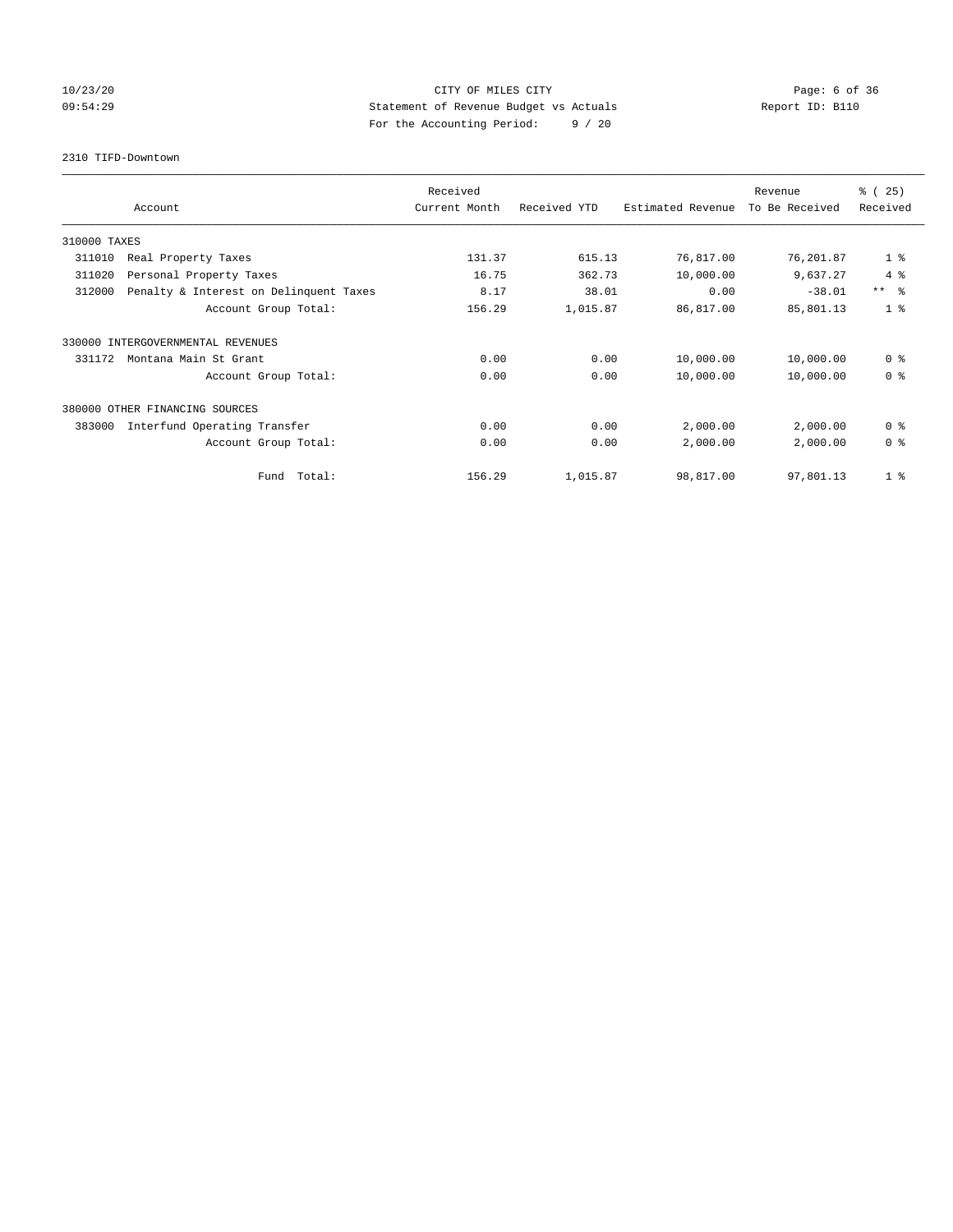# 10/23/20 CITY OF MILES CITY Page: 7 of 36 09:54:29 Statement of Revenue Budget vs Actuals Report ID: B110 For the Accounting Period: 9 / 20

2372 Permissive Medical Levy

|              | Account                                | Received<br>Current Month | Received YTD | Estimated Revenue | Revenue<br>To Be Received | 8 (25)<br>Received |
|--------------|----------------------------------------|---------------------------|--------------|-------------------|---------------------------|--------------------|
| 310000 TAXES |                                        |                           |              |                   |                           |                    |
| 311010       | Real Property Taxes                    | 116.00                    | 2,696.27     | 280,756.00        | 278,059.73                | $1 \degree$        |
| 311020       | Personal Property Taxes                | 11.56                     | 485.28       | 6,363.00          | 5,877.72                  | 8 %                |
| 312000       | Penalty & Interest on Delinquent Taxes | 1.87                      | 41.20        | 0.00              | $-41.20$                  | $***$ $ -$         |
|              | Account Group Total:                   | 129.43                    | 3, 222, 75   | 287, 119, 00      | 283,896.25                | 1 <sup>8</sup>     |
|              | Total:<br>Fund                         | 129.43                    | 3, 222, 75   | 287, 119, 00      | 283,896.25                | 1 <sup>8</sup>     |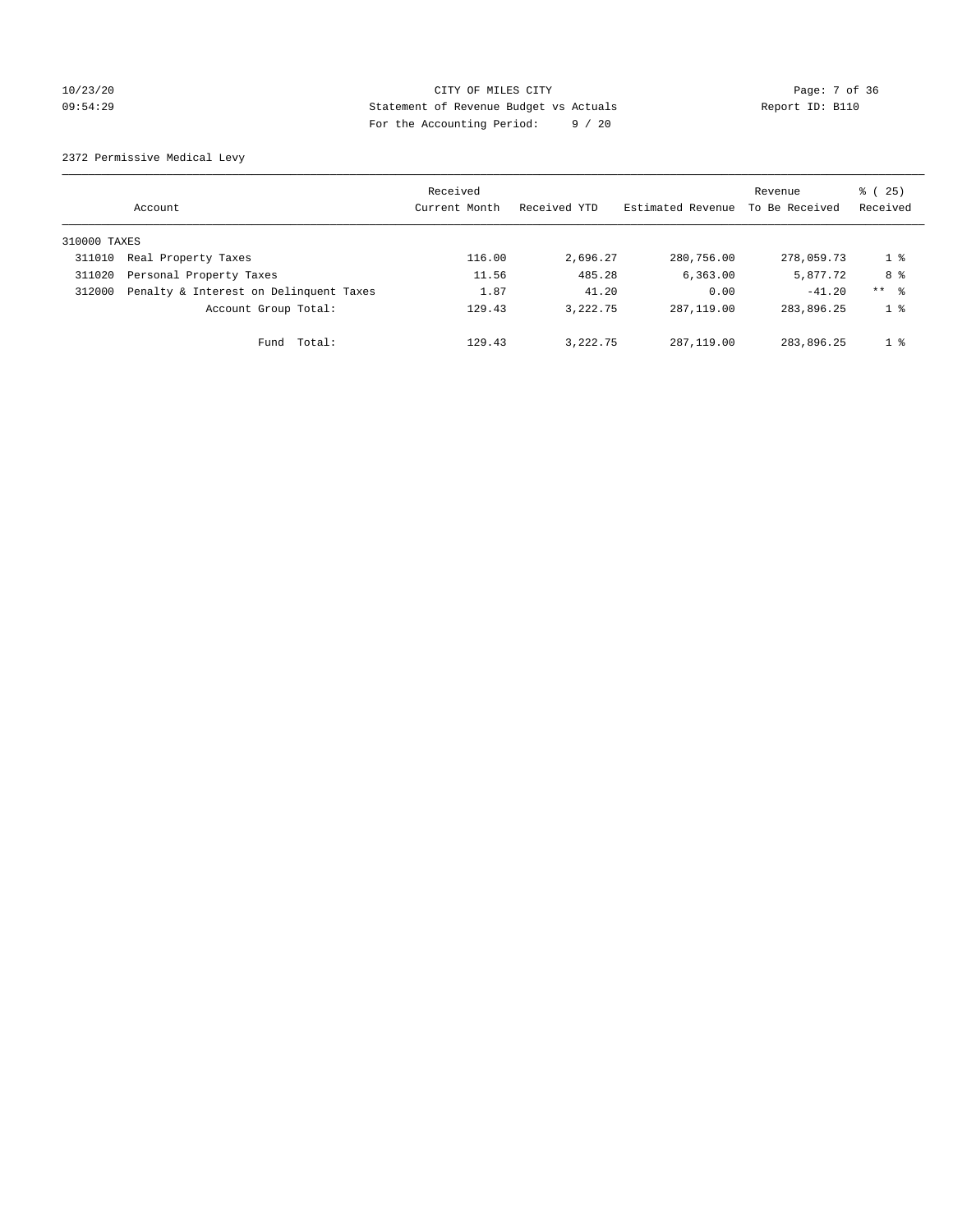# 10/23/20 CITY OF MILES CITY Page: 8 of 36 09:54:29 Statement of Revenue Budget vs Actuals Report ID: B110 For the Accounting Period: 9 / 20

#### 2390 DRUG FORFEITURE

| Account                      | Received<br>Current Month | Received YTD | Estimated Revenue | Revenue<br>To Be Received | 8 (25)<br>Received |
|------------------------------|---------------------------|--------------|-------------------|---------------------------|--------------------|
| 350000 FINES AND FORFEITURES |                           |              |                   |                           |                    |
| Drug Forfeitures<br>351013   | 152.42                    | 2,152.42     | 2,000.00          | $-152.42$                 | 108 <sup>8</sup>   |
| Account Group Total:         | 152.42                    | 2,152.42     | 2,000.00          | $-152.42$                 | 108 <sup>8</sup>   |
| Fund Total:                  | 152.42                    | 2,152.42     | 2,000.00          | $-152.42$                 | 108 <sup>8</sup>   |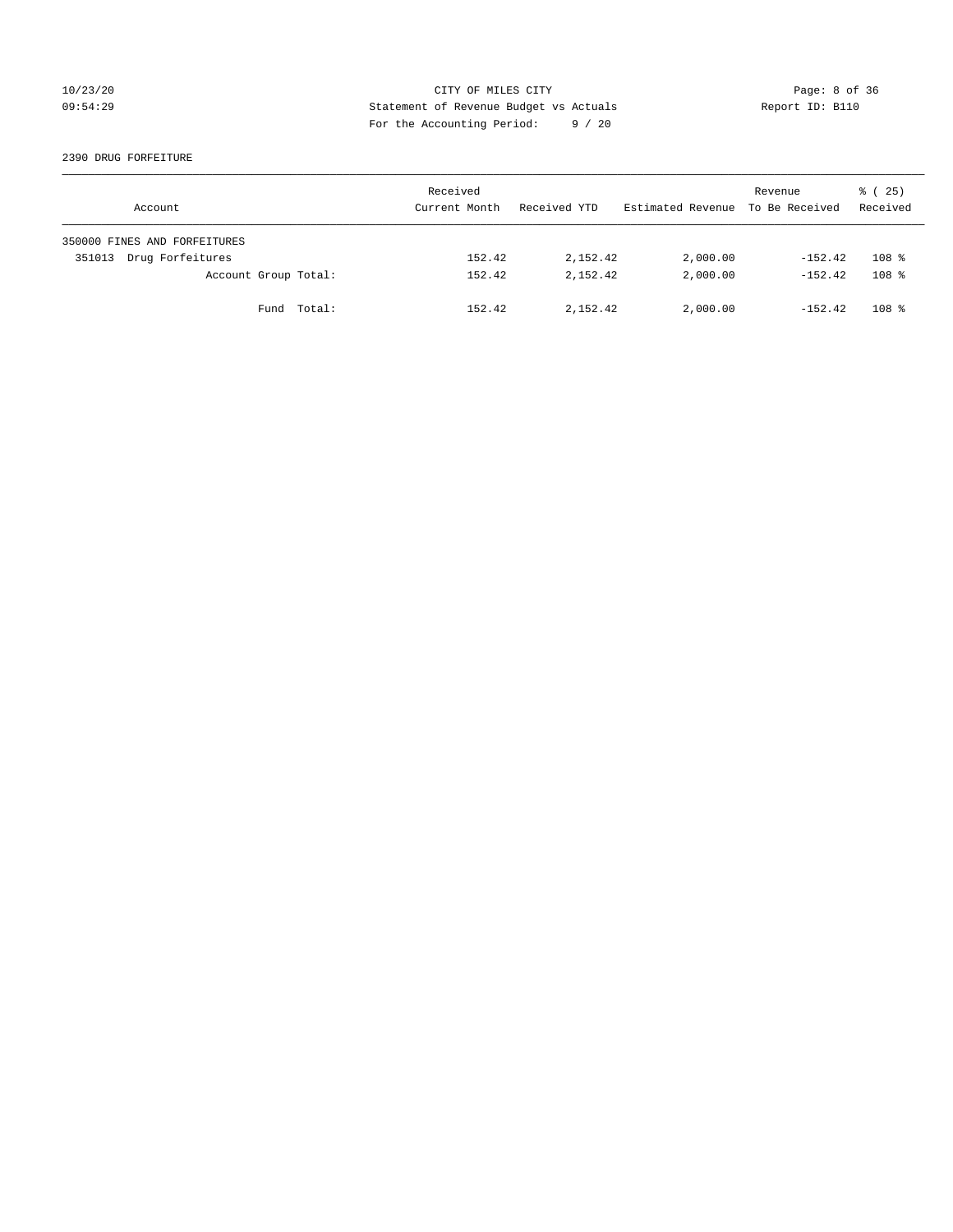# 10/23/20 CITY OF MILES CITY Page: 9 of 36 09:54:29 Statement of Revenue Budget vs Actuals Report ID: B110 For the Accounting Period: 9 / 20

#### 2394 BUILDING CODE ENFORCEMENT

| Account                              | Received<br>Current Month | Received YTD | Estimated Revenue | Revenue<br>To Be Received | $\frac{1}{6}$ ( 25)<br>Received |
|--------------------------------------|---------------------------|--------------|-------------------|---------------------------|---------------------------------|
| 320000 LICENSES AND PERMITS          |                           |              |                   |                           |                                 |
| Building & Related Permits<br>323010 | 5,032.90                  | 27, 179, 74  | 180,000.00        | 152,820.26                | 15 <sup>8</sup>                 |
| Account Group Total:                 | 5,032.90                  | 27,179.74    | 180,000.00        | 152,820.26                | 15 <sup>8</sup>                 |
| Fund Total:                          | 5,032.90                  | 27, 179, 74  | 180,000.00        | 152,820.26                | 15 <sup>8</sup>                 |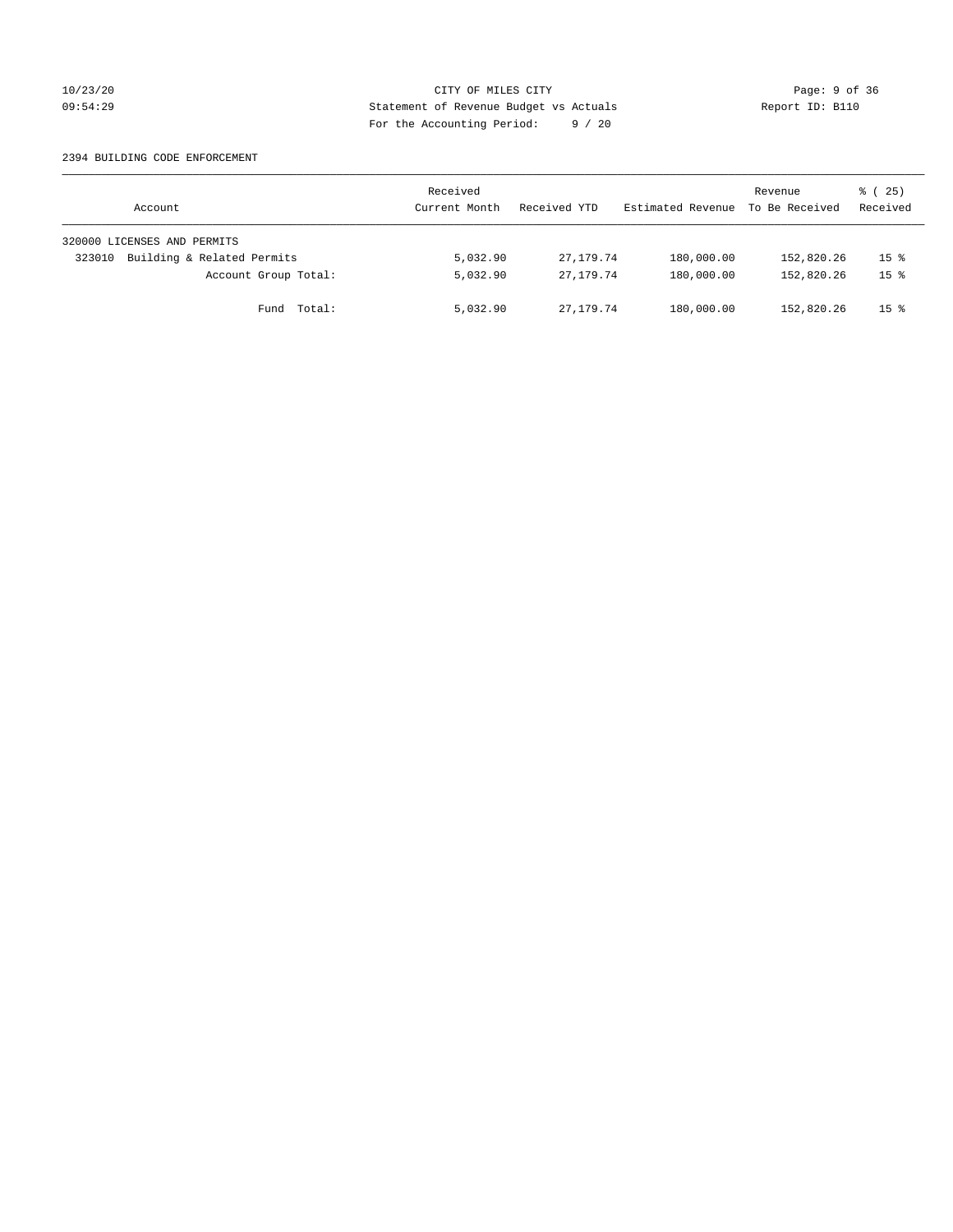# 10/23/20 Page: 10 of 36 CITY OF MILES CITY CHE PAGE: 10 of 36 09:54:29 Statement of Revenue Budget vs Actuals Report ID: B110 For the Accounting Period: 9 / 20

2400 LTG M D#165-(Gen City)

|                                                    | Received      |              |                   | Revenue        | % (25)          |
|----------------------------------------------------|---------------|--------------|-------------------|----------------|-----------------|
| Account                                            | Current Month | Received YTD | Estimated Revenue | To Be Received | Received        |
| 360000 MISCELLANEOUS REVENUE                       |               |              |                   |                |                 |
| 363010<br>Maintenance Assessments                  | 231.24        | 3,077.88     | 163,168.00        | 160,090.12     | 2 <sub>8</sub>  |
| 363040<br>Penalty & Interest on Deling Assessments | 14.37         | 197.41       | 550.00            | 352.59         | 36 <sup>8</sup> |
| Account Group Total:                               | 245.61        | 3, 275. 29   | 163,718.00        | 160, 442. 71   | 2 <sup>8</sup>  |
| 370000 INVESTMENT EARNINGS                         |               |              |                   |                |                 |
| 371010<br>Investment Earnings                      | 0.00          | 0.00         | 1,100.00          | 1,100.00       | 0 %             |
| Account Group Total:                               | 0.00          | 0.00         | 1,100.00          | 1,100.00       | 0 <sup>8</sup>  |
| Total:<br>Fund                                     | 245.61        | 3, 275.29    | 164,818.00        | 161,542.71     | 2 <sup>8</sup>  |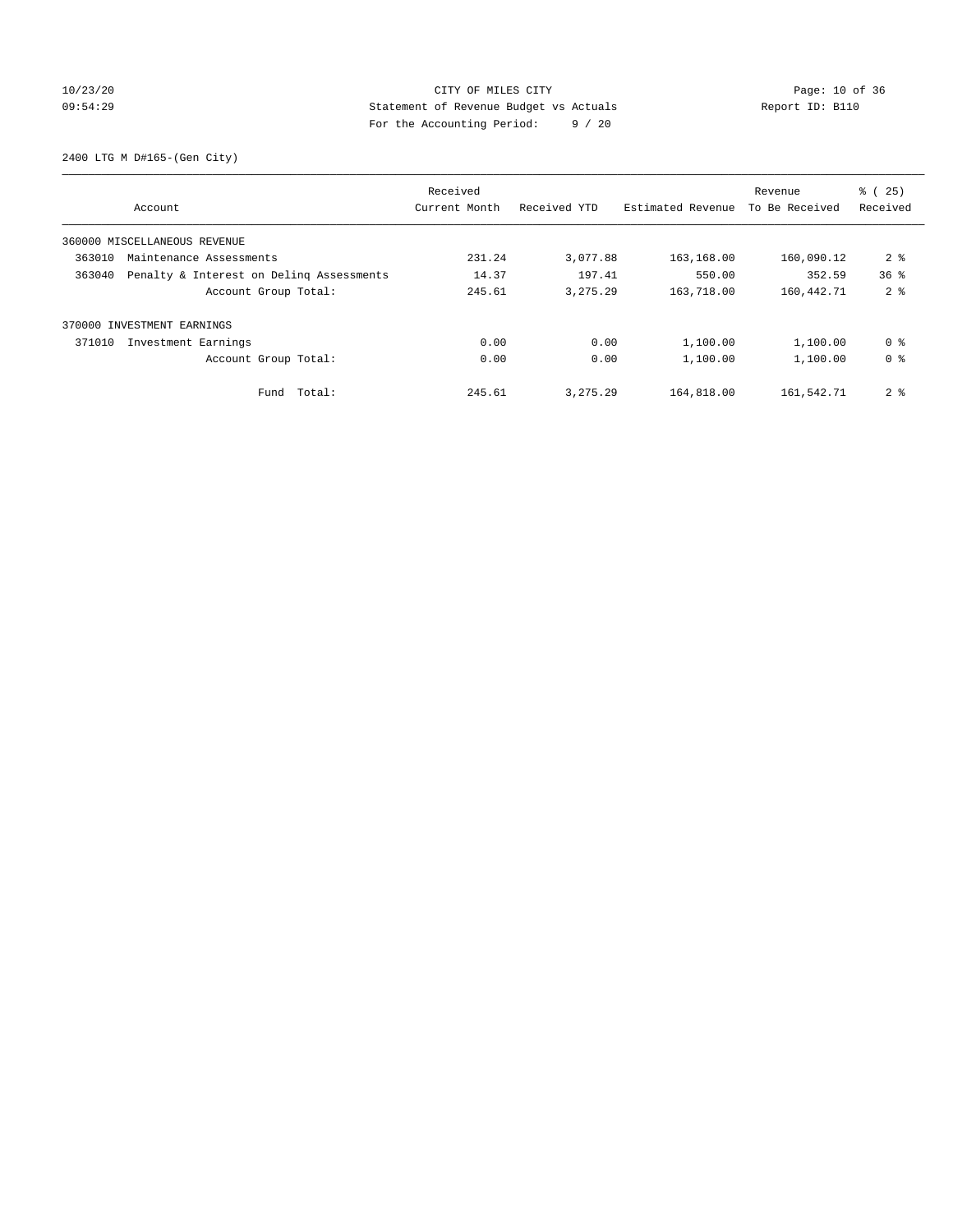# 10/23/20 Page: 11 of 36 CITY OF MILES CITY 09:54:29 Statement of Revenue Budget vs Actuals Report ID: B110 For the Accounting Period: 9 / 20

2420 LTG M D#167-(MilesAddn Etc)

|                                                    |                      | Received      |              |                   | Revenue        | % (25)         |
|----------------------------------------------------|----------------------|---------------|--------------|-------------------|----------------|----------------|
| Account                                            |                      | Current Month | Received YTD | Estimated Revenue | To Be Received | Received       |
| 360000 MISCELLANEOUS REVENUE                       |                      |               |              |                   |                |                |
| 363010<br>Maintenance Assessments                  |                      | 1.76          | 268.83       | 15,778.00         | 15,509.17      | 2 <sub>8</sub> |
| 363040<br>Penalty & Interest on Deling Assessments |                      | 0.10          | 13.66        | 100.00            | 86.34          | $14*$          |
|                                                    | Account Group Total: | 1.86          | 282.49       | 15,878.00         | 15,595.51      | 2 <sup>8</sup> |
| 370000 INVESTMENT EARNINGS                         |                      |               |              |                   |                |                |
| 371010<br>Investment Earnings                      |                      | 0.00          | 0.00         | 300.00            | 300.00         | 0 <sup>8</sup> |
|                                                    | Account Group Total: | 0.00          | 0.00         | 300.00            | 300.00         | 0 <sup>8</sup> |
|                                                    | Total:<br>Fund       | 1.86          | 282.49       | 16,178.00         | 15,895.51      | 2 <sub>8</sub> |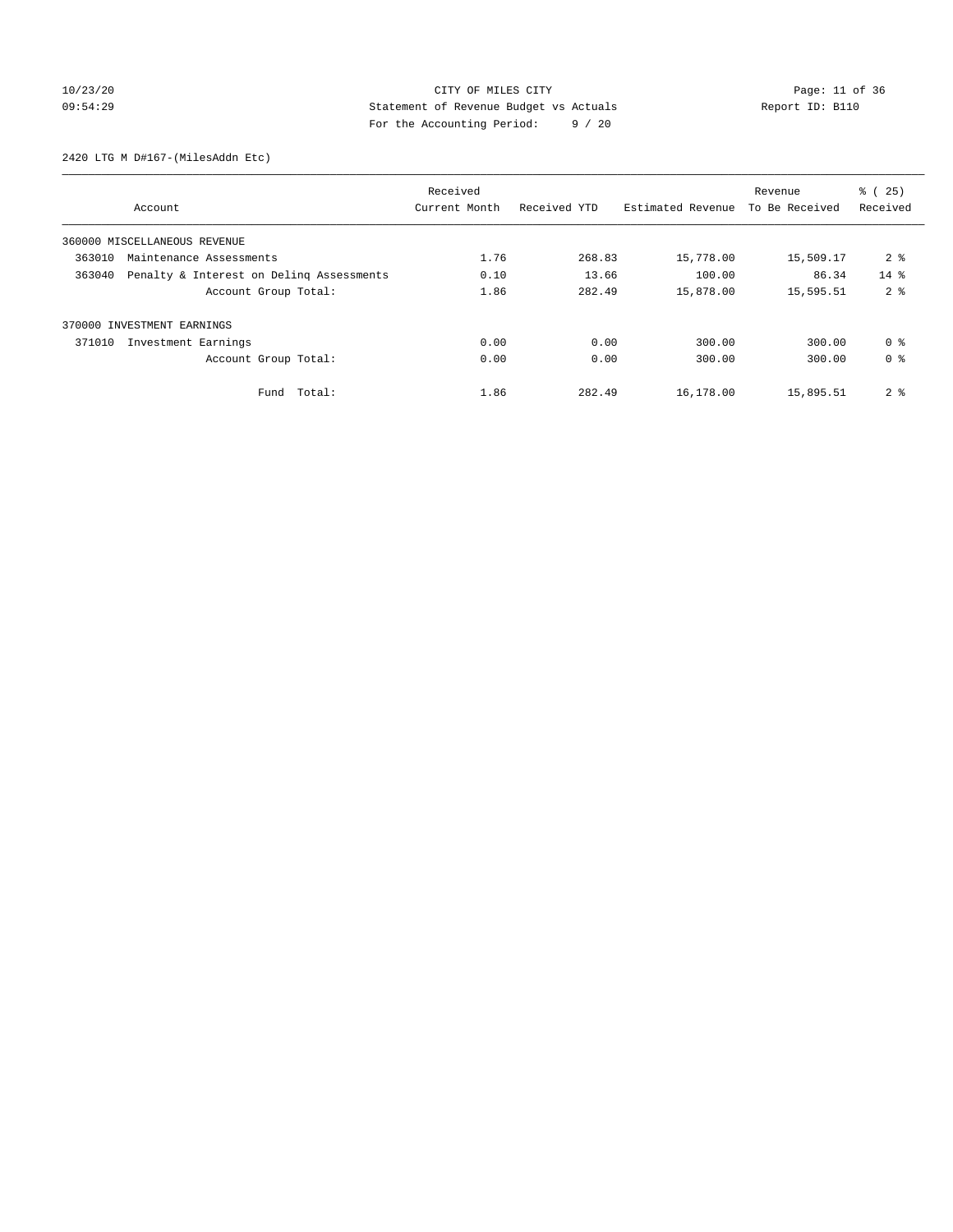# 10/23/20 Page: 12 of 36 CITY OF MILES CITY 09:54:29 Statement of Revenue Budget vs Actuals Report ID: B110 For the Accounting Period: 9 / 20

2430 LTG M D#171-(Balsam Est)

|                                                    | Received      |              |                   | Revenue        | % (25)         |
|----------------------------------------------------|---------------|--------------|-------------------|----------------|----------------|
| Account                                            | Current Month | Received YTD | Estimated Revenue | To Be Received | Received       |
| 360000 MISCELLANEOUS REVENUE                       |               |              |                   |                |                |
| 363010<br>Maintenance Assessments                  | 0.00          | 0.00         | 4,734.00          | 4,734.00       | 0 %            |
| 363040<br>Penalty & Interest on Deling Assessments | 0.00          | 0.00         | 15.00             | 15.00          | 0 <sup>8</sup> |
| Account Group Total:                               | 0.00          | 0.00         | 4,749.00          | 4,749.00       | 0 <sup>8</sup> |
| 370000 INVESTMENT EARNINGS                         |               |              |                   |                |                |
| 371010<br>Investment Earnings                      | 0.00          | 0.00         | 300.00            | 300.00         | 0 <sup>8</sup> |
| Account Group Total:                               | 0.00          | 0.00         | 300.00            | 300.00         | 0 <sup>8</sup> |
| Total:<br>Fund                                     | 0.00          | 0.00         | 5,049.00          | 5,049.00       | 0 <sup>8</sup> |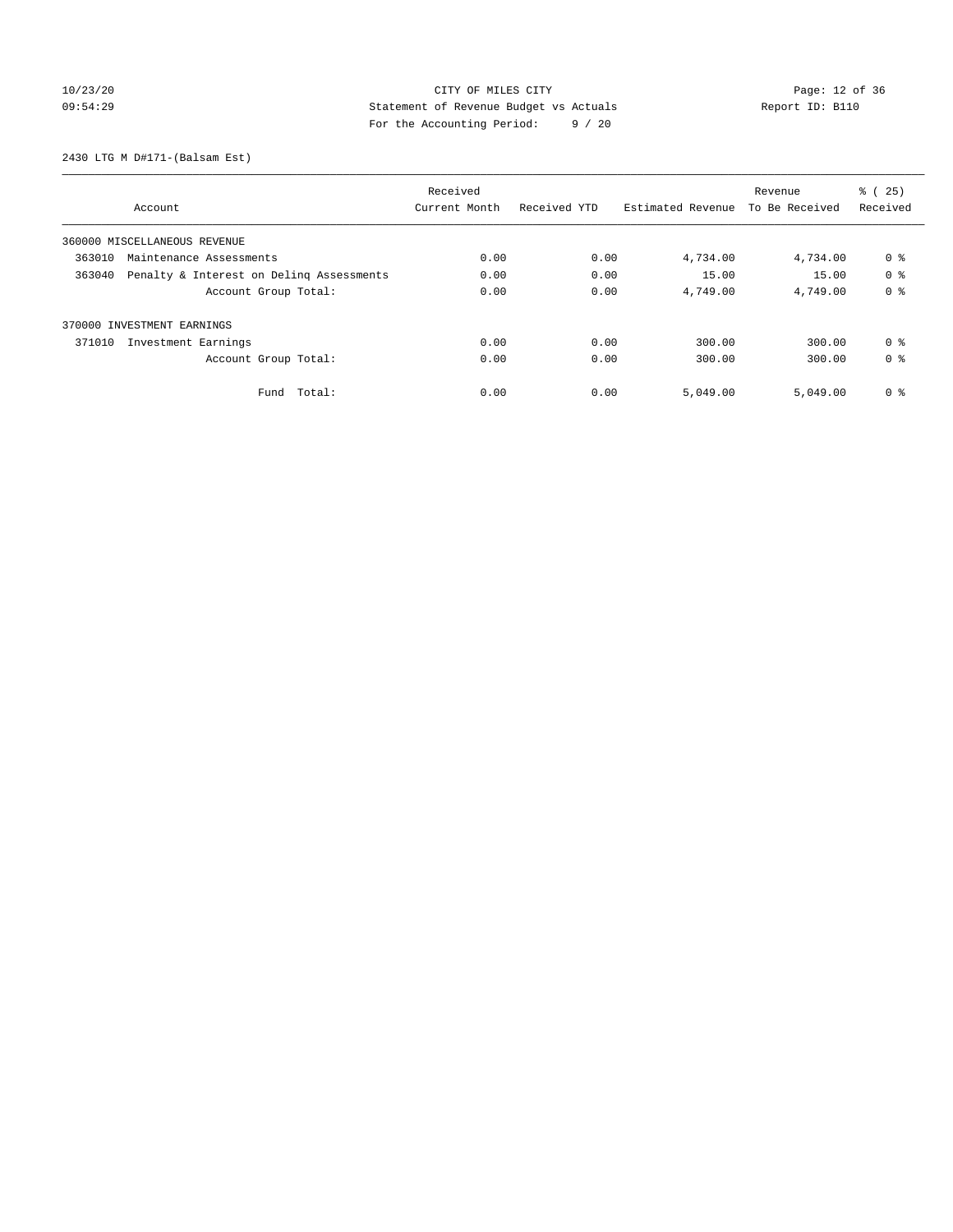# 10/23/20 Page: 13 of 36 CITY OF MILES CITY 09:54:29 Statement of Revenue Budget vs Actuals Report ID: B110 For the Accounting Period: 9 / 20

2440 LTG M D#172-(Main Str)

|        |                                          | Received      |              |                   | Revenue        | % (25)         |
|--------|------------------------------------------|---------------|--------------|-------------------|----------------|----------------|
|        | Account                                  | Current Month | Received YTD | Estimated Revenue | To Be Received | Received       |
|        | 360000 MISCELLANEOUS REVENUE             |               |              |                   |                |                |
| 363010 | Maintenance Assessments                  | 273.16        | 273.16       | 30,533.00         | 30,259.84      | $1$ %          |
| 363040 | Penalty & Interest on Deling Assessments | 16.97         | 16.97        | 100.00            | 83.03          | $17*$          |
|        | Account Group Total:                     | 290.13        | 290.13       | 30,633.00         | 30, 342.87     | 1 <sub>8</sub> |
|        | 370000 INVESTMENT EARNINGS               |               |              |                   |                |                |
| 371010 | Investment Earnings                      | 0.00          | 0.00         | 75.00             | 75.00          | 0 <sup>8</sup> |
|        | Account Group Total:                     | 0.00          | 0.00         | 75.00             | 75.00          | 0 <sup>8</sup> |
|        | Fund Total:                              | 290.13        | 290.13       | 30,708.00         | 30, 417.87     | 1 <sup>°</sup> |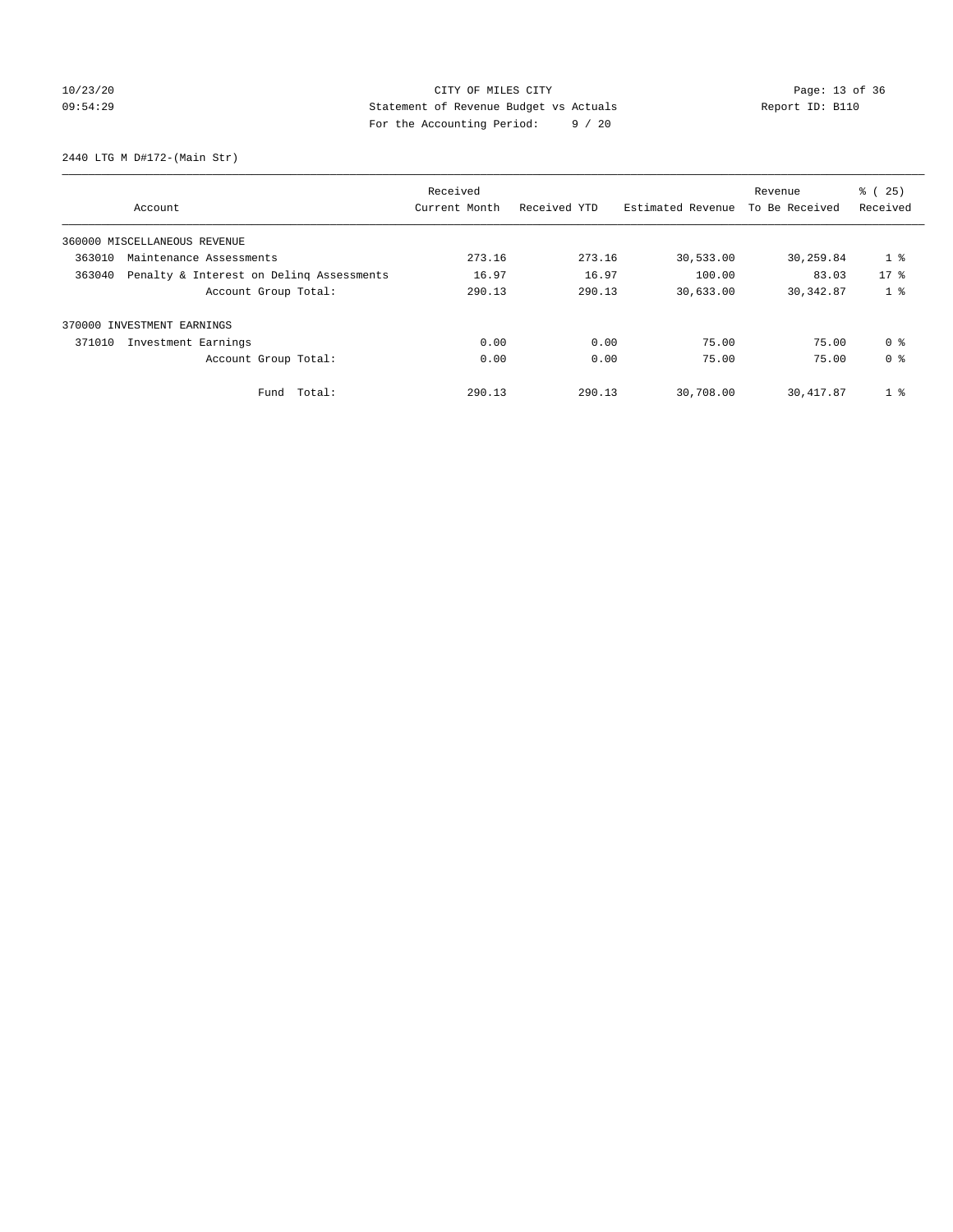# 10/23/20 Page: 14 of 36 CITY OF MILES CITY 09:54:29 Statement of Revenue Budget vs Actuals Report ID: B110 For the Accounting Period: 9 / 20

2450 LTG M D#195-(SG-Trico)

| Received |                                          |               |              |                   | Revenue        | % (25)         |
|----------|------------------------------------------|---------------|--------------|-------------------|----------------|----------------|
|          | Account                                  | Current Month | Received YTD | Estimated Revenue | To Be Received | Received       |
|          | 360000 MISCELLANEOUS REVENUE             |               |              |                   |                |                |
| 363010   | Maintenance Assessments                  | 0.00          | 26.08        | 3,172.00          | 3, 145.92      | 1 <sub>8</sub> |
| 363040   | Penalty & Interest on Deling Assessments | 0.00          | 1.27         | 10.00             | 8.73           | $13*$          |
|          | Account Group Total:                     | 0.00          | 27.35        | 3,182.00          | 3,154.65       | 1 <sub>8</sub> |
|          | 370000 INVESTMENT EARNINGS               |               |              |                   |                |                |
| 371010   | Investment Earnings                      | 0.00          | 0.00         | 75.00             | 75.00          | 0 <sup>8</sup> |
|          | Account Group Total:                     | 0.00          | 0.00         | 75.00             | 75.00          | 0 <sup>8</sup> |
|          | Fund Total:                              | 0.00          | 27.35        | 3,257.00          | 3,229.65       | 1 <sup>°</sup> |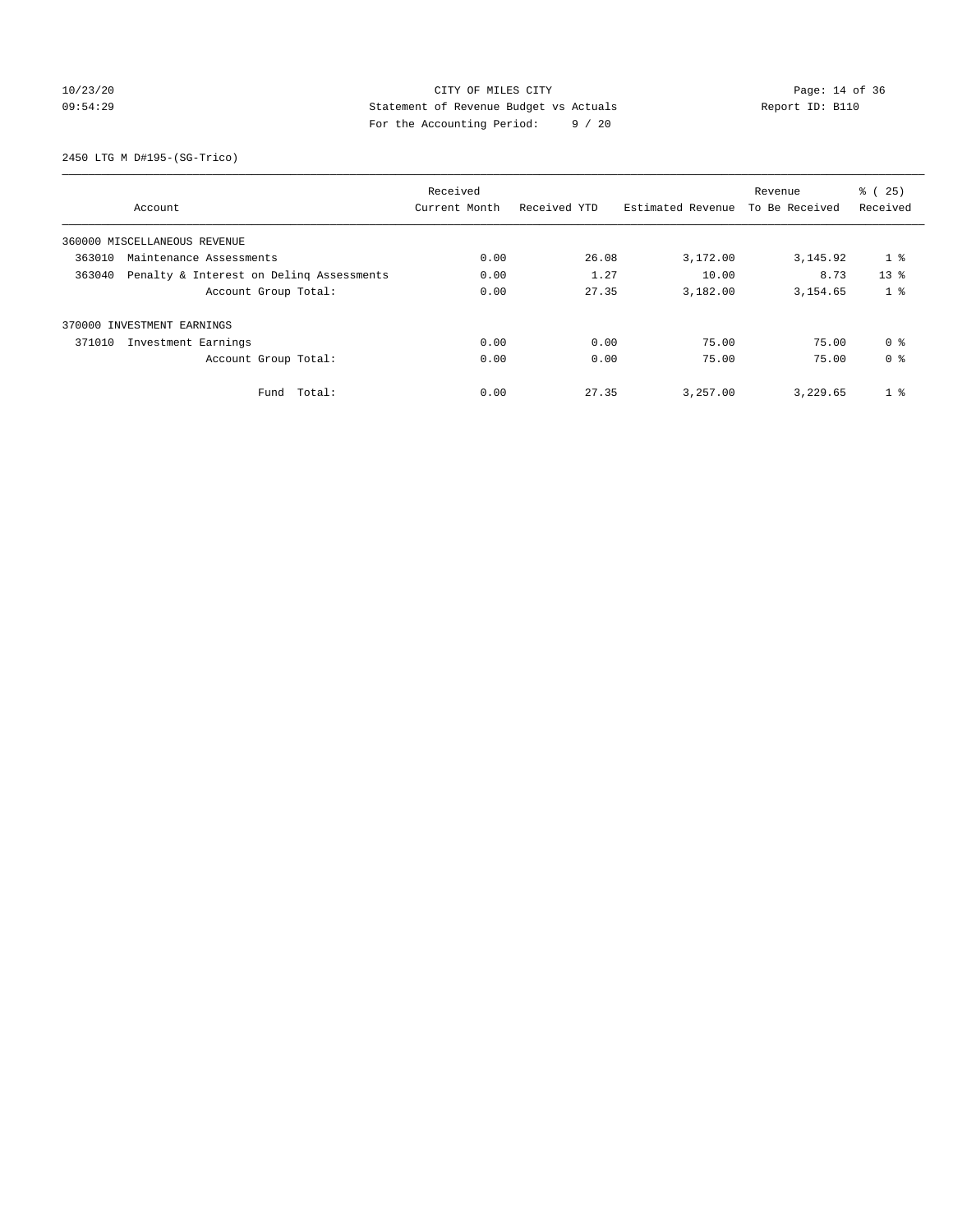# 10/23/20 Page: 15 of 36 CITY OF MILES CITY 09:54:29 Statement of Revenue Budget vs Actuals Report ID: B110 For the Accounting Period: 9 / 20

2470 LTG M D#202-(SG-MDU&NV)

|        |                                          | Received      |              | % (25)<br>Revenue |                |                 |
|--------|------------------------------------------|---------------|--------------|-------------------|----------------|-----------------|
|        | Account                                  | Current Month | Received YTD | Estimated Revenue | To Be Received | Received        |
|        | 360000 MISCELLANEOUS REVENUE             |               |              |                   |                |                 |
| 363010 | Maintenance Assessments                  | 0.00          | 212.22       | 5,542.00          | 5,329.78       | 4 %             |
| 363040 | Penalty & Interest on Deling Assessments | 0.00          | 11.03        | 75.00             | 63.97          | 15 <sup>8</sup> |
|        | Account Group Total:                     | 0.00          | 223.25       | 5,617.00          | 5,393.75       | $4 \text{ }$    |
|        | 370000 INVESTMENT EARNINGS               |               |              |                   |                |                 |
| 371010 | Investment Earnings                      | 0.00          | 0.00         | 50.00             | 50.00          | 0 <sup>8</sup>  |
|        | Account Group Total:                     | 0.00          | 0.00         | 50.00             | 50.00          | 0 <sup>8</sup>  |
|        | Fund Total:                              | 0.00          | 223.25       | 5,667.00          | 5,443.75       | 4 %             |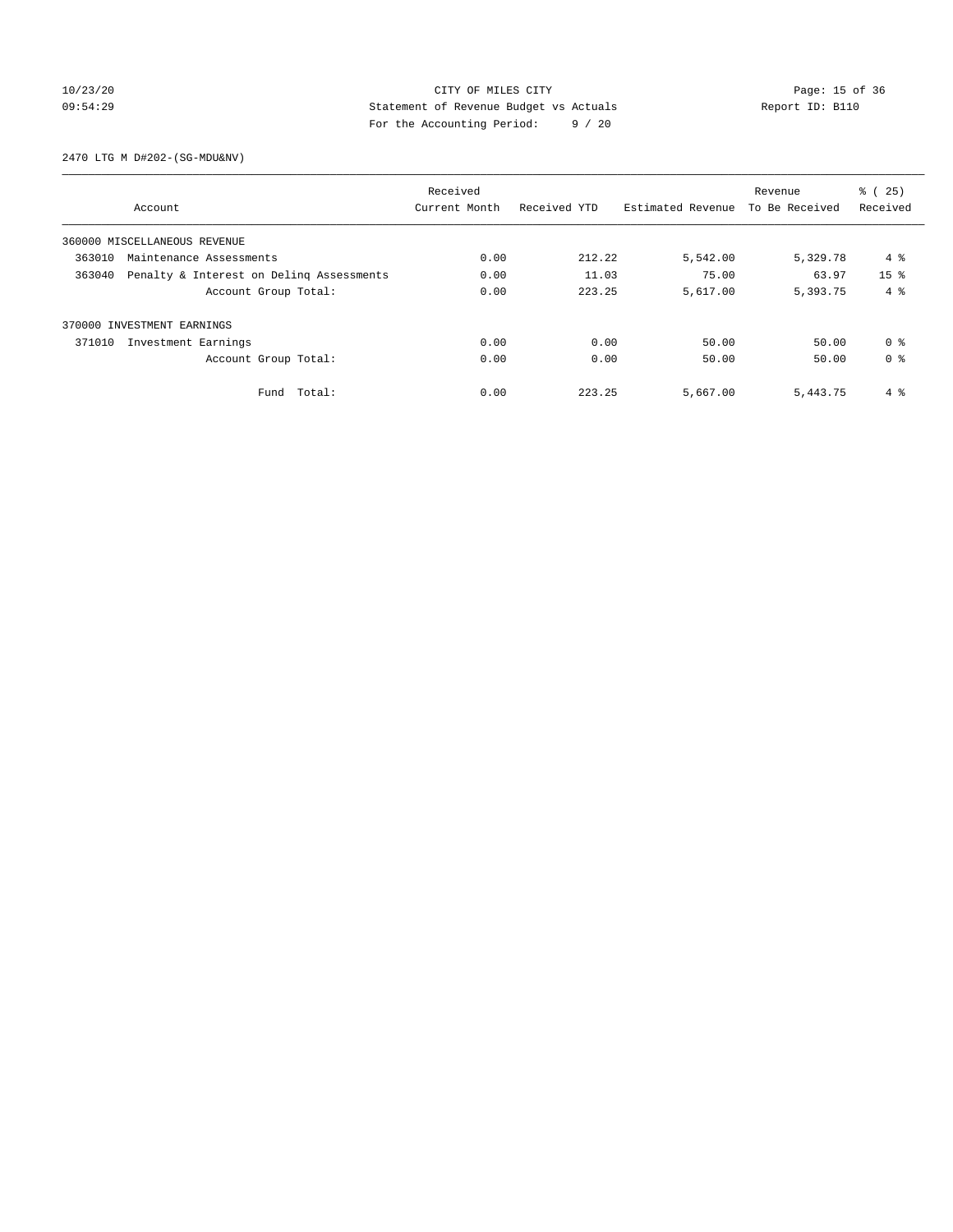# 10/23/20 Page: 16 of 36 CITY OF MILES CITY 09:54:29 Statement of Revenue Budget vs Actuals Report ID: B110 For the Accounting Period: 9 / 20

2480 LTG M M#173-(Milestown Estates)

|        |                                          | Received      |              |                   | Revenue        | % (25)         |
|--------|------------------------------------------|---------------|--------------|-------------------|----------------|----------------|
|        | Account                                  | Current Month | Received YTD | Estimated Revenue | To Be Received | Received       |
|        | 360000 MISCELLANEOUS REVENUE             |               |              |                   |                |                |
| 363010 | Maintenance Assessments                  | 0.00          | 0.00         | 3,276.00          | 3,276.00       | 0 %            |
| 363040 | Penalty & Interest on Deling Assessments | 0.00          | 0.00         | 10.00             | 10.00          | 0 <sup>8</sup> |
|        | Account Group Total:                     | 0.00          | 0.00         | 3,286.00          | 3,286.00       | 0 <sup>8</sup> |
|        | 370000 INVESTMENT EARNINGS               |               |              |                   |                |                |
| 371010 | Investment Earnings                      | 0.00          | 0.00         | 20.00             | 20.00          | 0 <sup>8</sup> |
|        | Account Group Total:                     | 0.00          | 0.00         | 20.00             | 20.00          | 0 <sup>8</sup> |
|        | Fund Total:                              | 0.00          | 0.00         | 3,306.00          | 3,306.00       | 0 %            |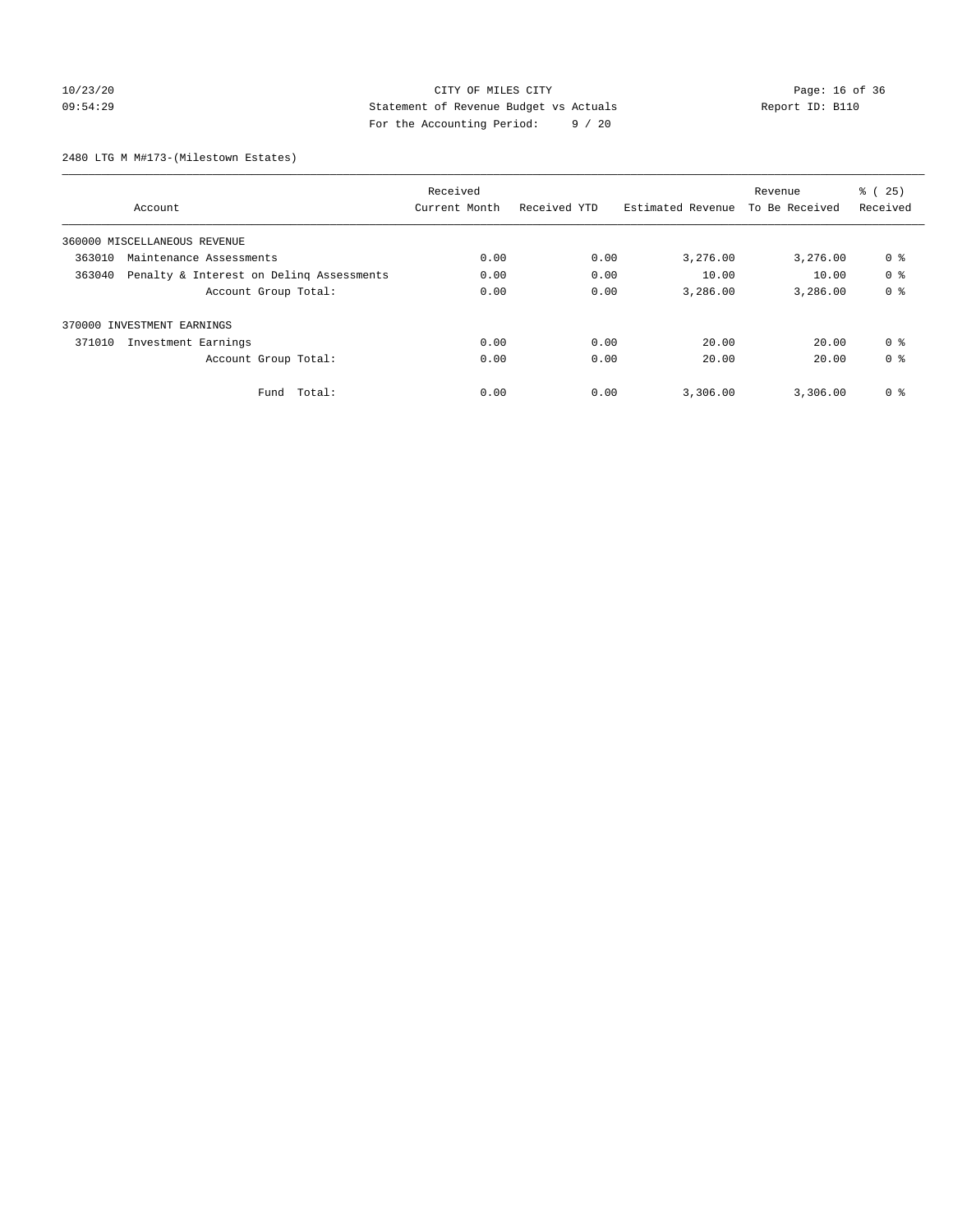# 10/23/20 Page: 17 of 36 CITY OF MILES CITY 09:54:29 Statement of Revenue Budget vs Actuals Report ID: B110 For the Accounting Period: 9 / 20

2510 STR MAINT DIST #204

|        |                                          | Received      |              |                   | Revenue        | % (25)         |
|--------|------------------------------------------|---------------|--------------|-------------------|----------------|----------------|
|        | Account                                  | Current Month | Received YTD | Estimated Revenue | To Be Received | Received       |
|        | 330000 INTERGOVERNMENTAL REVENUES        |               |              |                   |                |                |
| 331113 | FEMA -Projects                           | 0.00          | 0.00         | 18,400.00         | 18,400.00      | 0 <sup>8</sup> |
|        | Account Group Total:                     | 0.00          | 0.00         | 18,400.00         | 18,400.00      | 0 <sup>8</sup> |
|        | 360000 MISCELLANEOUS REVENUE             |               |              |                   |                |                |
| 362020 | MISC REVENUE                             | 246.50        | 10,422.50    | 0.00              | $-10, 422.50$  | $***$ $=$      |
| 363010 | Maintenance Assessments                  | 1,017.85      | 20,971.12    | 1,803,521.00      | 1,782,549.88   | 1 <sup>8</sup> |
| 363040 | Penalty & Interest on Deling Assessments | 63.24         | 1,378.90     | 4,000.00          | 2,621.10       | 34.8           |
|        | Account Group Total:                     | 1,327.59      | 32,772.52    | 1,807,521.00      | 1,774,748.48   | 2 <sup>8</sup> |
|        | 370000 INVESTMENT EARNINGS               |               |              |                   |                |                |
| 371010 | Investment Earnings                      | 0.00          | 0.00         | 10,000.00         | 10,000.00      | 0 <sup>8</sup> |
|        | Account Group Total:                     | 0.00          | 0.00         | 10,000.00         | 10,000.00      | 0 <sup>8</sup> |
|        | 380000 OTHER FINANCING SOURCES           |               |              |                   |                |                |
| 383000 | Interfund Operating Transfer             | 0.00          | 0.00         | 684,208.00        | 684,208.00     | 0 <sup>8</sup> |
|        | Account Group Total:                     | 0.00          | 0.00         | 684,208.00        | 684,208.00     | 0 <sup>8</sup> |
|        | Fund Total:                              | 1,327.59      | 32,772.52    | 2,520,129.00      | 2,487,356.48   | 1 <sup>8</sup> |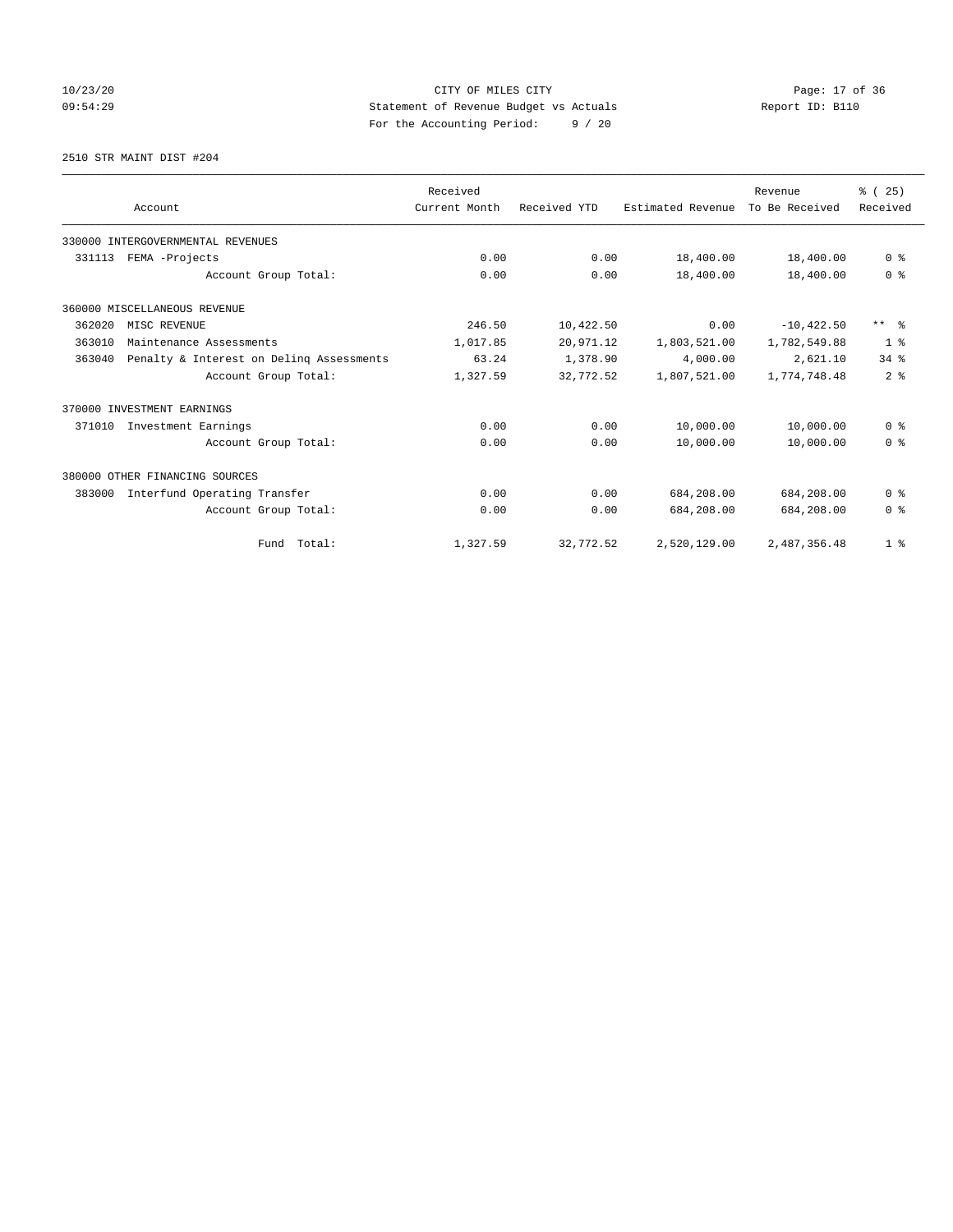# 10/23/20 Page: 18 of 36 CITY OF MILES CITY 09:54:29 Statement of Revenue Budget vs Actuals Report ID: B110 For the Accounting Period: 9 / 20

2520 STR MAINT DIST #205

|        |                                          | Received      |              |                   | Revenue        | % (25)              |
|--------|------------------------------------------|---------------|--------------|-------------------|----------------|---------------------|
|        | Account                                  | Current Month | Received YTD | Estimated Revenue | To Be Received | Received            |
|        | 330000 INTERGOVERNMENTAL REVENUES        |               |              |                   |                |                     |
| 331113 | FEMA -Projects                           | 0.00          | 0.00         | 4,600.00          | 4,600.00       | 0 <sup>8</sup>      |
|        | Account Group Total:                     | 0.00          | 0.00         | 4,600.00          | 4,600.00       | 0 <sup>8</sup>      |
|        | 360000 MISCELLANEOUS REVENUE             |               |              |                   |                |                     |
| 362020 | MISC REVENUE                             | 0.00          | 2,544.00     | 0.00              | $-2,544.00$    | $***$ $\frac{6}{5}$ |
| 363010 | Maintenance Assessments                  | 441.60        | 3,647.06     | 207,362.00        | 203, 714.94    | 2 <sup>8</sup>      |
| 363040 | Penalty & Interest on Deling Assessments | 27.44         | 200.09       | 1,000.00          | 799.91         | $20*$               |
|        | Account Group Total:                     | 469.04        | 6,391.15     | 208,362.00        | 201,970.85     | 3 <sup>8</sup>      |
|        | 370000 INVESTMENT EARNINGS               |               |              |                   |                |                     |
| 371010 | Investment Earnings                      | 0.00          | 0.00         | 4,000.00          | 4,000.00       | 0 <sup>8</sup>      |
|        | Account Group Total:                     | 0.00          | 0.00         | 4,000.00          | 4,000.00       | 0 <sup>8</sup>      |
|        | 380000 OTHER FINANCING SOURCES           |               |              |                   |                |                     |
| 383000 | Interfund Operating Transfer             | 0.00          | 0.00         | 83,878.00         | 83,878.00      | 0 <sup>8</sup>      |
|        | Account Group Total:                     | 0.00          | 0.00         | 83,878.00         | 83,878.00      | 0 <sup>8</sup>      |
|        | Total:<br>Fund                           | 469.04        | 6,391.15     | 300,840.00        | 294,448.85     | 2 <sup>8</sup>      |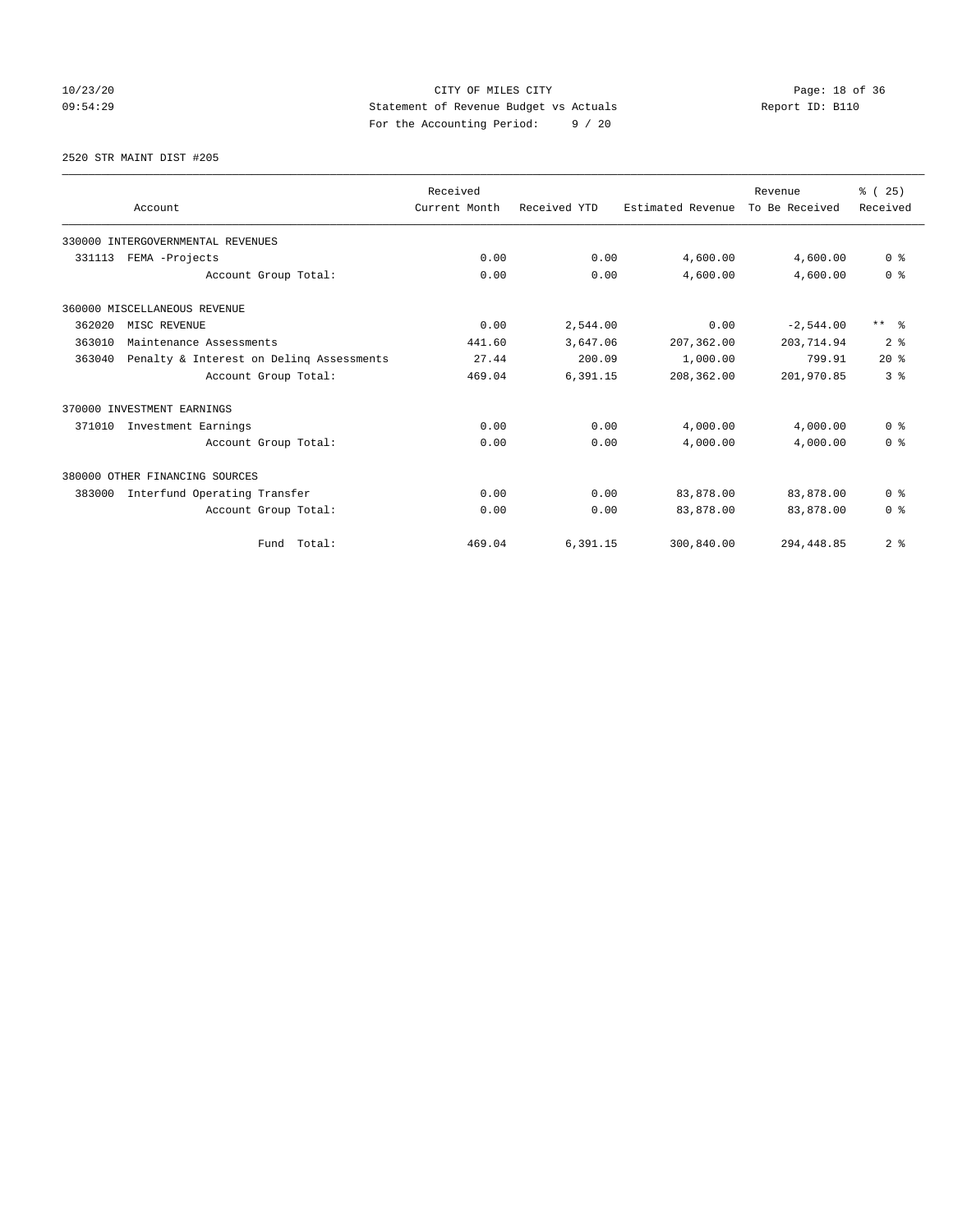# 10/23/20 Page: 19 of 36 CITY OF MILES CITY 09:54:29 Statement of Revenue Budget vs Actuals Report ID: B110 For the Accounting Period: 9 / 20

#### 2540 STR MAINT DIST#207-(MILESTOWN ESTATES)

|        |                                          | Received      |              |                   | Revenue        | % (25)         |
|--------|------------------------------------------|---------------|--------------|-------------------|----------------|----------------|
|        | Account                                  | Current Month | Received YTD | Estimated Revenue | To Be Received | Received       |
|        | 360000 MISCELLANEOUS REVENUE             |               |              |                   |                |                |
| 363010 | Maintenance Assessments                  | 0.00          | 0.00         | 4,620.00          | 4,620.00       | 0 <sup>8</sup> |
| 363040 | Penalty & Interest on Deling Assessments | 0.00          | 0.00         | 20.00             | 20.00          | 0 <sup>8</sup> |
|        | Account Group Total:                     | 0.00          | 0.00         | 4,640.00          | 4,640.00       | 0 <sup>8</sup> |
| 370000 | INVESTMENT EARNINGS                      |               |              |                   |                |                |
| 371010 | Investment Earnings                      | 0.00          | 0.00         | 100.00            | 100.00         | 0 <sup>8</sup> |
|        | Account Group Total:                     | 0.00          | 0.00         | 100.00            | 100.00         | 0 <sup>8</sup> |
|        | Total:<br>Fund                           | 0.00          | 0.00         | 4,740.00          | 4,740.00       | 0 <sup>8</sup> |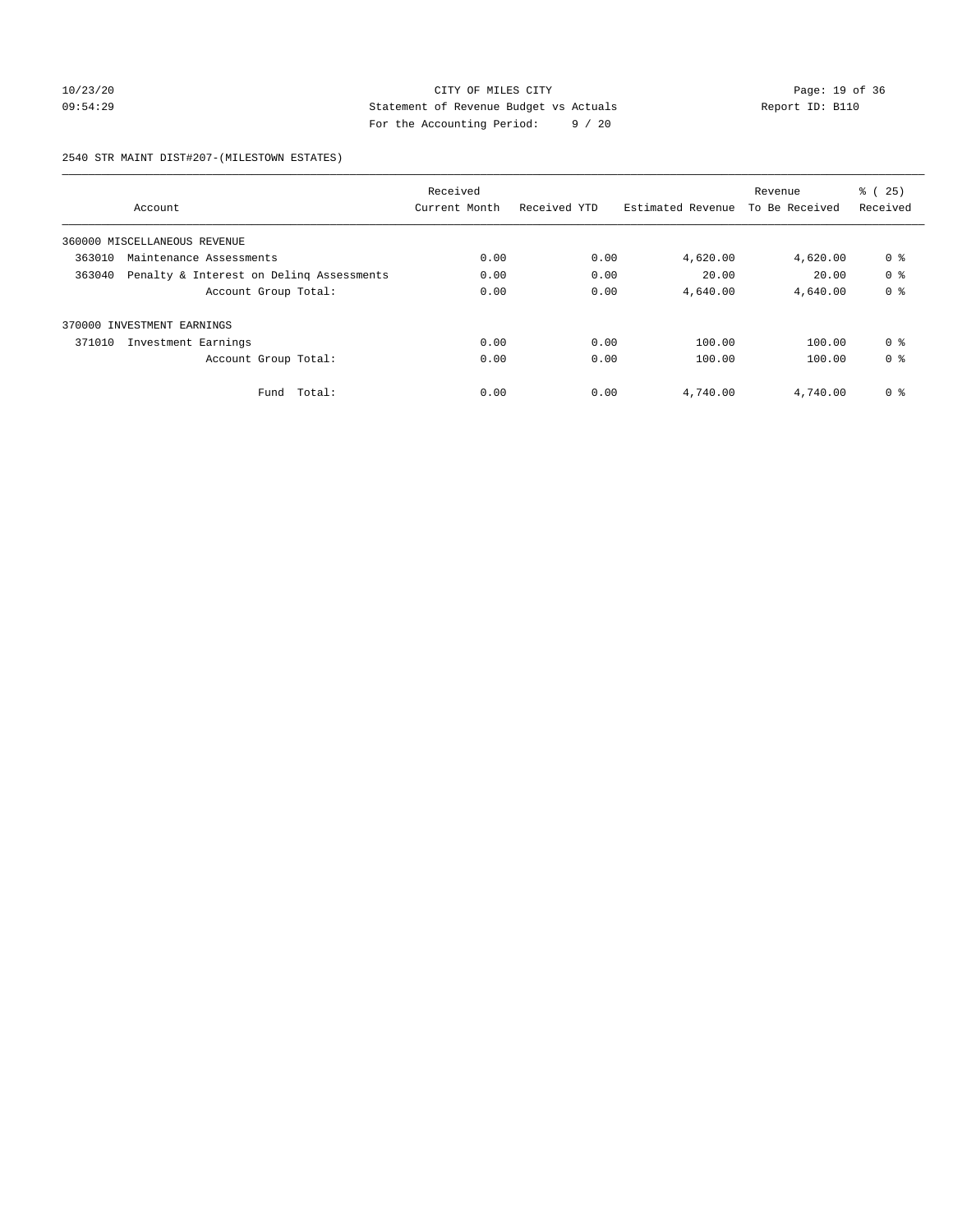# 10/23/20 Page: 20 of 36 CITY OF MILES CITY CHE CITY PAGE: 20 of 36 09:54:29 Statement of Revenue Budget vs Actuals Report ID: B110 For the Accounting Period: 9 / 20

2701 Fire Grants

| Account                           | Received<br>Current Month |      | Received YTD | Estimated Revenue | Revenue<br>To Be Received | % (25)<br>Received |
|-----------------------------------|---------------------------|------|--------------|-------------------|---------------------------|--------------------|
| 330000 INTERGOVERNMENTAL REVENUES |                           |      |              |                   |                           |                    |
| FEMA -Projects<br>331113          |                           | 0.00 | 0.00         | 300,000.00        | 300,000.00                | 0 <sup>8</sup>     |
| Account Group Total:              |                           | 0.00 | 0.00         | 300,000.00        | 300,000.00                | 0 <sup>8</sup>     |
| 360000 MISCELLANEOUS REVENUE      |                           |      |              |                   |                           |                    |
| 362020<br>MISC REVENUE            |                           | 0.00 | 0.00         | 24,087.00         | 24,087.00                 | 0 <sup>8</sup>     |
| 365040<br>DONATIONS-FIRE/AMB      |                           | 0.00 | 0.00         | 350.00            | 350.00                    | 0 <sup>8</sup>     |
| Sale of Junk or Salvage<br>367000 |                           | 0.00 | 0.00         | 1,000.00          | 1,000.00                  | 0 <sup>8</sup>     |
| Account Group Total:              |                           | 0.00 | 0.00         | 25,437.00         | 25,437.00                 | 0 <sup>8</sup>     |
| Fund                              | Total:                    | 0.00 | 0.00         | 325, 437.00       | 325, 437.00               | 0 <sup>8</sup>     |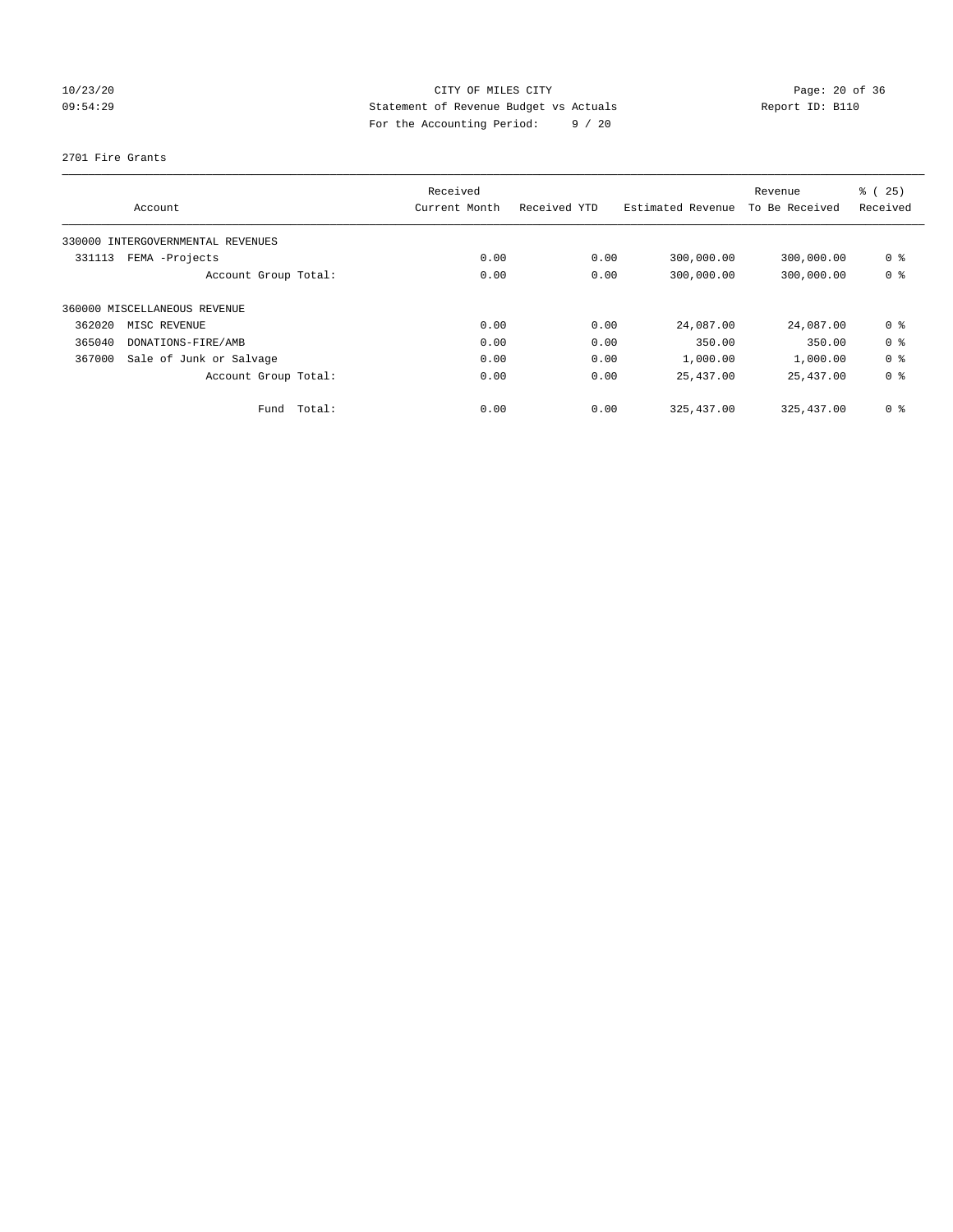# 10/23/20 Page: 21 of 36 CITY OF MILES CITY CHE PAGE: 21 of 36 09:54:29 Statement of Revenue Budget vs Actuals Report ID: B110 For the Accounting Period: 9 / 20

2820 GAS TAX

| Account                              | Received<br>Current Month | Received YTD | Estimated Revenue | Revenue<br>To Be Received | $\frac{1}{6}$ ( 25)<br>Received |
|--------------------------------------|---------------------------|--------------|-------------------|---------------------------|---------------------------------|
| 330000 INTERGOVERNMENTAL REVENUES    |                           |              |                   |                           |                                 |
| Gasoline Tax Apportionment<br>335040 | 14,184.04                 | 42,552.07    | 170,208.00        | 127,655.93                | $25$ $\frac{6}{5}$              |
| Account Group Total:                 | 14,184.04                 | 42,552.07    | 170,208.00        | 127,655.93                | $25$ $\frac{6}{5}$              |
| Fund Total:                          | 14,184.04                 | 42,552.07    | 170,208.00        | 127,655.93                | $25$ $\frac{6}{5}$              |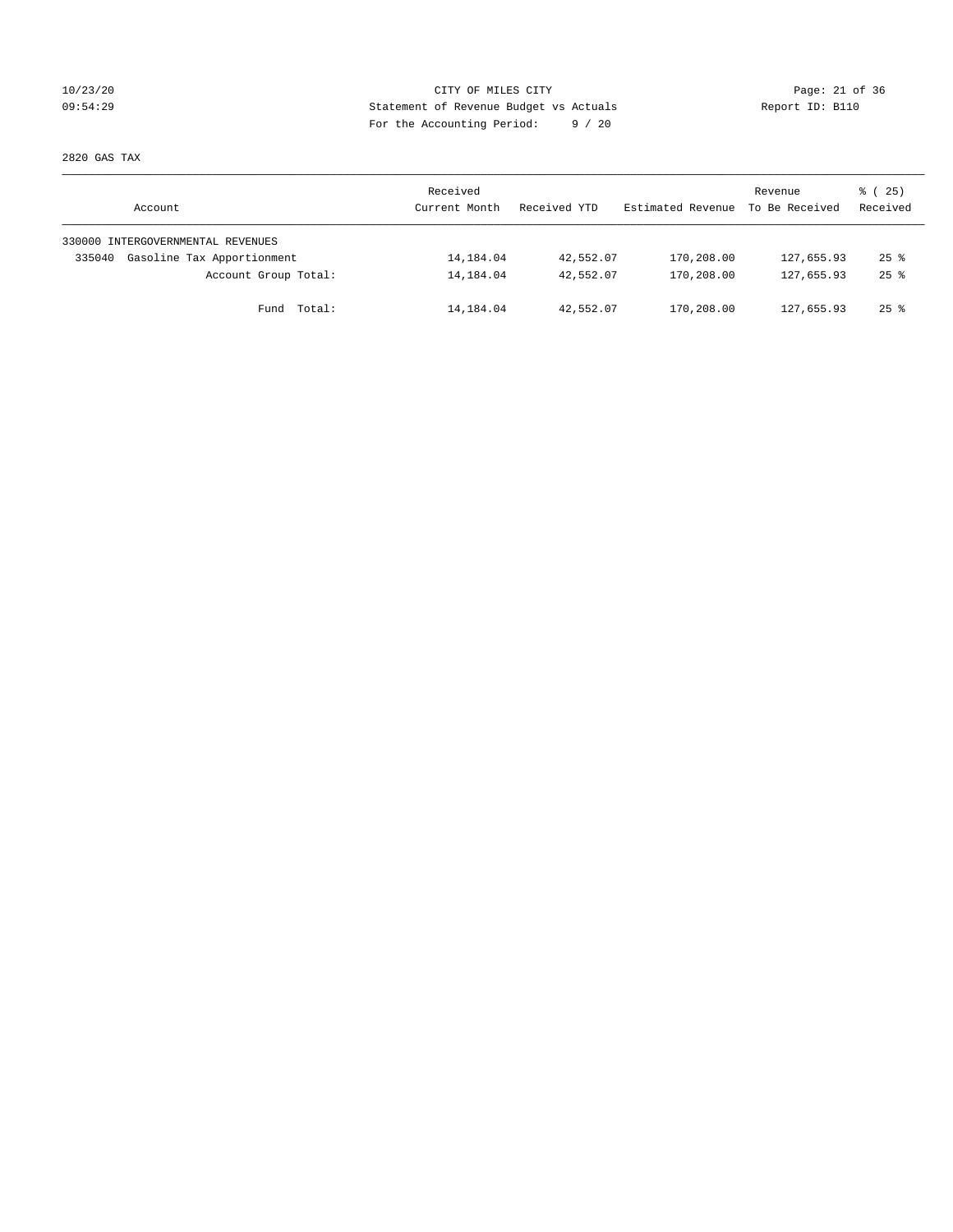# 10/23/20 Page: 22 of 36 09:54:29 Statement of Revenue Budget vs Actuals Report ID: B110 For the Accounting Period: 9 / 20

2821 HB473- Fuel Tax

|                                        | Received      |              |                   | Revenue        | % (25)         |
|----------------------------------------|---------------|--------------|-------------------|----------------|----------------|
| Account                                | Current Month | Received YTD | Estimated Revenue | To Be Received | Received       |
| 330000 INTERGOVERNMENTAL REVENUES      |               |              |                   |                |                |
| 335041<br>HB473                        | 0.00          | 0.00         | 100,000.00        | 100,000.00     | 0 %            |
| Account Group Total:                   | 0.00          | 0.00         | 100,000.00        | 100,000.00     | 0 <sup>8</sup> |
| 380000 OTHER FINANCING SOURCES         |               |              |                   |                |                |
| 383000<br>Interfund Operating Transfer | 0.00          | 0.00         | 5,000.00          | 5,000.00       | 0 <sup>8</sup> |
| Account Group Total:                   | 0.00          | 0.00         | 5,000.00          | 5,000.00       | 0 <sup>8</sup> |
| Total:<br>Fund                         | 0.00          | 0.00         | 105,000.00        | 105,000.00     | 0 <sup>8</sup> |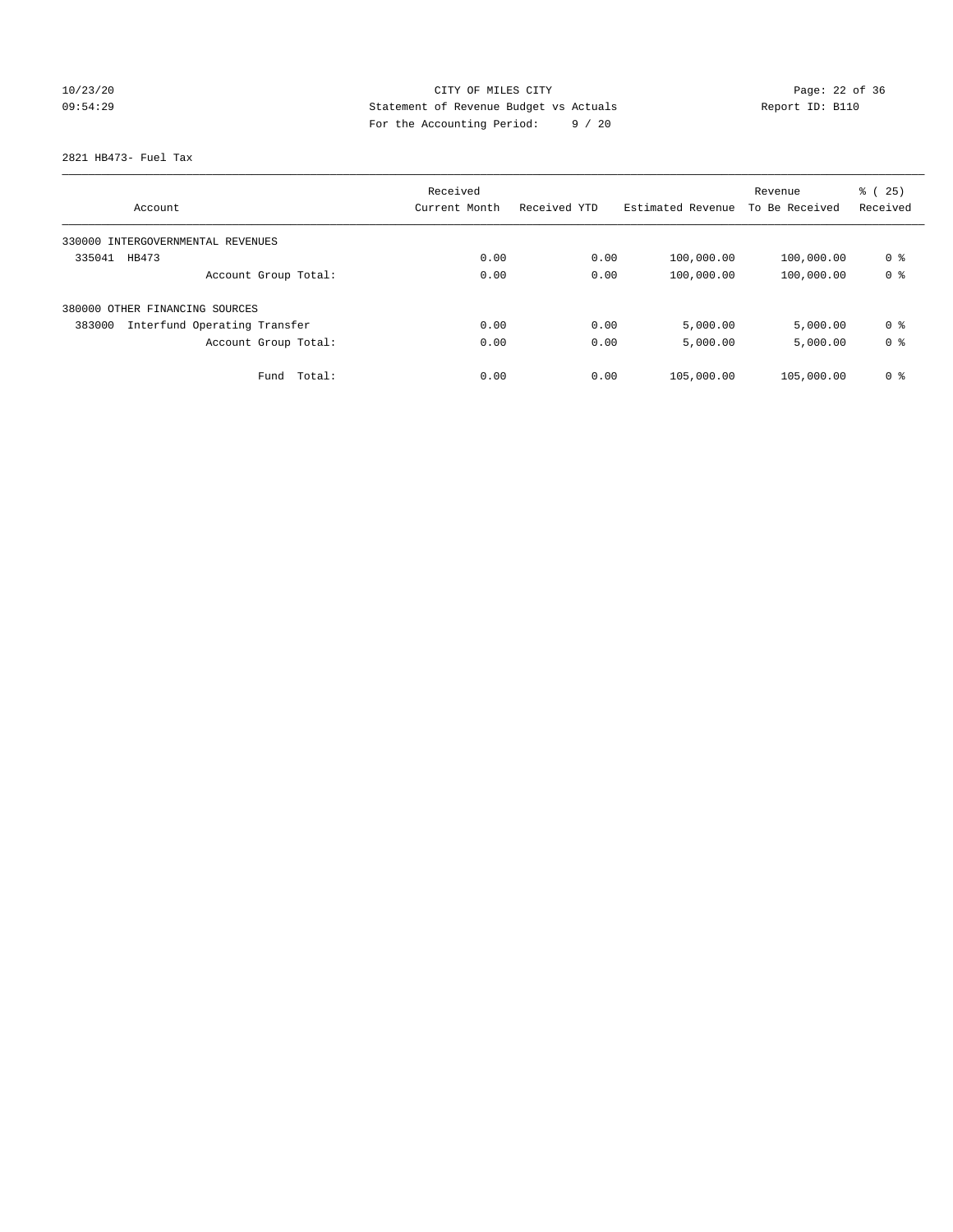# 10/23/20 Page: 23 of 36 09:54:29 Statement of Revenue Budget vs Actuals Report ID: B110 For the Accounting Period: 9 / 20

2850 Southeastern Montana Dispatch-911

|                                      | Received      |              |                   | Revenue        | % (25)             |
|--------------------------------------|---------------|--------------|-------------------|----------------|--------------------|
| Account                              | Current Month | Received YTD | Estimated Revenue | To Be Received | Received           |
| INTERGOVERNMENTAL REVENUES<br>330000 |               |              |                   |                |                    |
| Basic 911 Funds<br>335080            | 0.00          | 47,935.32    | 201,000.00        | 153,064.68     | $24$ $\frac{6}{3}$ |
| Account Group Total:                 | 0.00          | 47,935.32    | 201,000.00        | 153,064.68     | $24$ $%$           |
| 370000 INVESTMENT EARNINGS           |               |              |                   |                |                    |
| 371010<br>Investment Earnings        | 0.00          | 0.00         | 9,051.00          | 9,051.00       | 0 ક                |
| Account Group Total:                 | 0.00          | 0.00         | 9,051.00          | 9,051.00       | 0 <sup>8</sup>     |
| Total:<br>Fund                       | 0.00          | 47,935.32    | 210,051.00        | 162, 115.68    | $23*$              |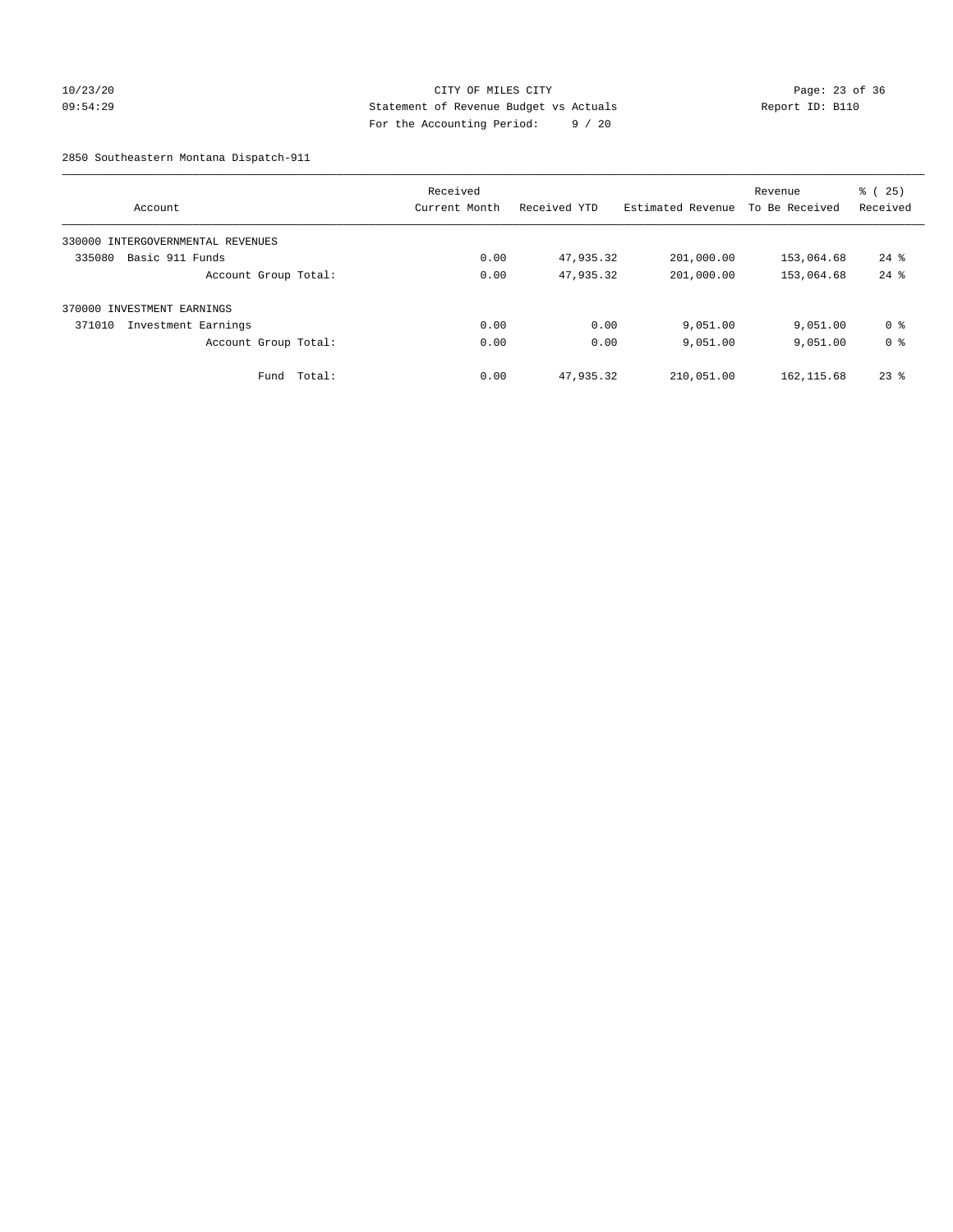# 10/23/20 Page: 24 of 36 09:54:29 Statement of Revenue Budget vs Actuals Report ID: B110 For the Accounting Period: 9 / 20

2880 LIBRARY GRANTS

|        | Account                           | Received<br>Current Month | Received YTD | Estimated Revenue | Revenue<br>To Be Received | % (25)<br>Received |
|--------|-----------------------------------|---------------------------|--------------|-------------------|---------------------------|--------------------|
|        | 330000 INTERGOVERNMENTAL REVENUES |                           |              |                   |                           |                    |
| 334100 | Library - State Aid               | 0.00                      | 0.00         | 5,399.00          | 5.399.00                  | 0 %                |
| 334101 | HB#193-Interlibrary Loan Reimb    | 0.00                      | 0.00         | 5,000.00          | 5,000.00                  | 0 <sup>8</sup>     |
| 334104 | Sagebrush Fed Headquarters        | 0.00                      | 0.00         | 5,757.00          | 5,757.00                  | 0 <sup>8</sup>     |
|        | Account Group Total:              | 0.00                      | 0.00         | 16,156.00         | 16,156.00                 | 0 <sup>8</sup>     |
|        | Fund Total:                       | 0.00                      | 0.00         | 16,156.00         | 16,156.00                 | 0 %                |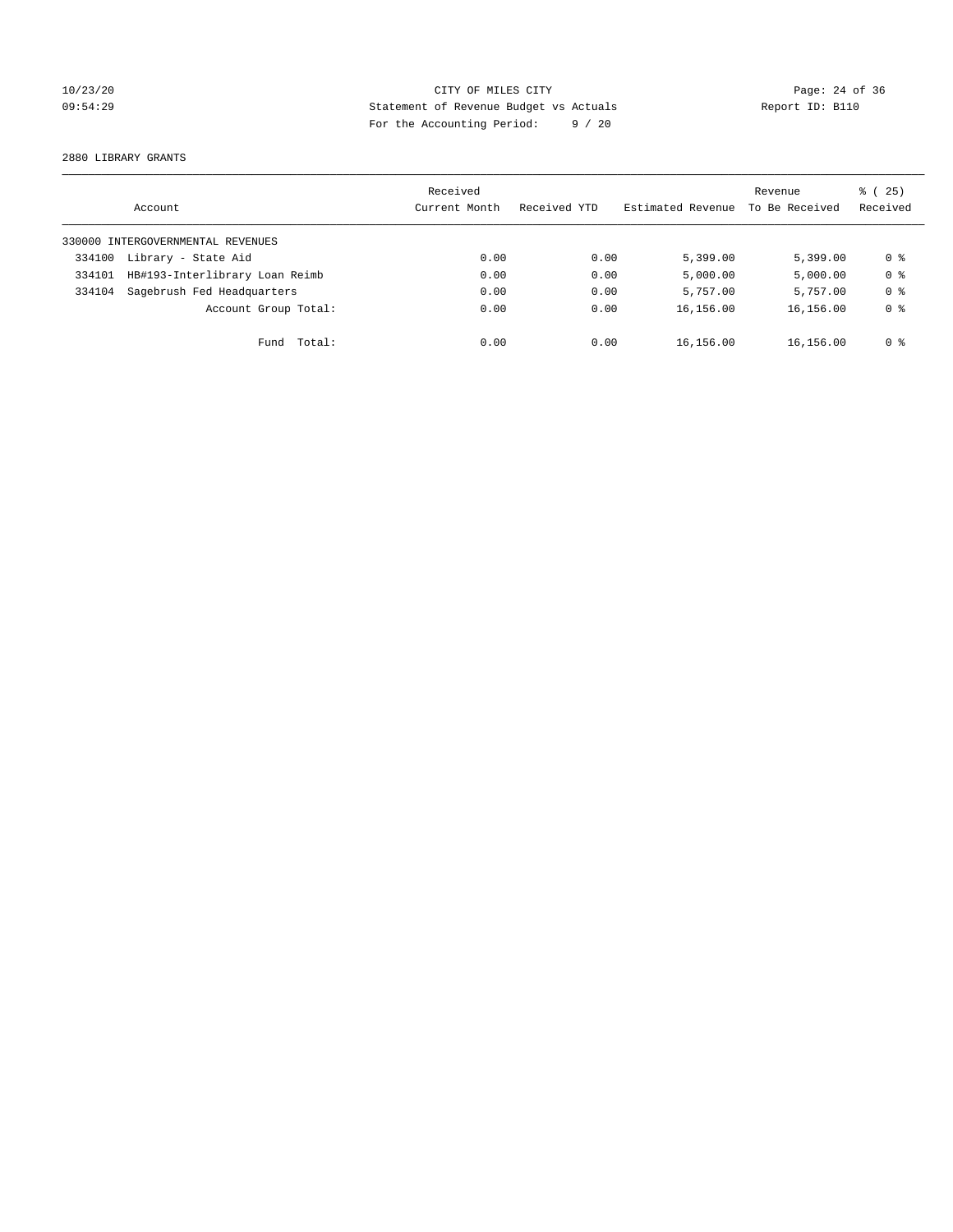# 10/23/20 Page: 25 of 36 CITY OF MILES CITY 09:54:29 Statement of Revenue Budget vs Actuals Report ID: B110 For the Accounting Period: 9 / 20

2935 Historic Preservation

|                                        | Received      |              |                   | Revenue        | % (25)         |
|----------------------------------------|---------------|--------------|-------------------|----------------|----------------|
| Account                                | Current Month | Received YTD | Estimated Revenue | To Be Received | Received       |
| 330000 INTERGOVERNMENTAL REVENUES      |               |              |                   |                |                |
| 334000<br>State Grants                 | 0.00          | 0.00         | 6,000.00          | 6,000.00       | 0 %            |
| Account Group Total:                   | 0.00          | 0.00         | 6,000.00          | 6,000.00       | 0 <sup>8</sup> |
| 380000 OTHER FINANCING SOURCES         |               |              |                   |                |                |
| Interfund Operating Transfer<br>383000 | 0.00          | 0.00         | 3,000.00          | 3,000.00       | 0 <sup>8</sup> |
| Account Group Total:                   | 0.00          | 0.00         | 3,000.00          | 3,000.00       | 0 <sup>8</sup> |
| Total:<br>Fund                         | 0.00          | 0.00         | 9,000.00          | 9.000.00       | 0 <sup>8</sup> |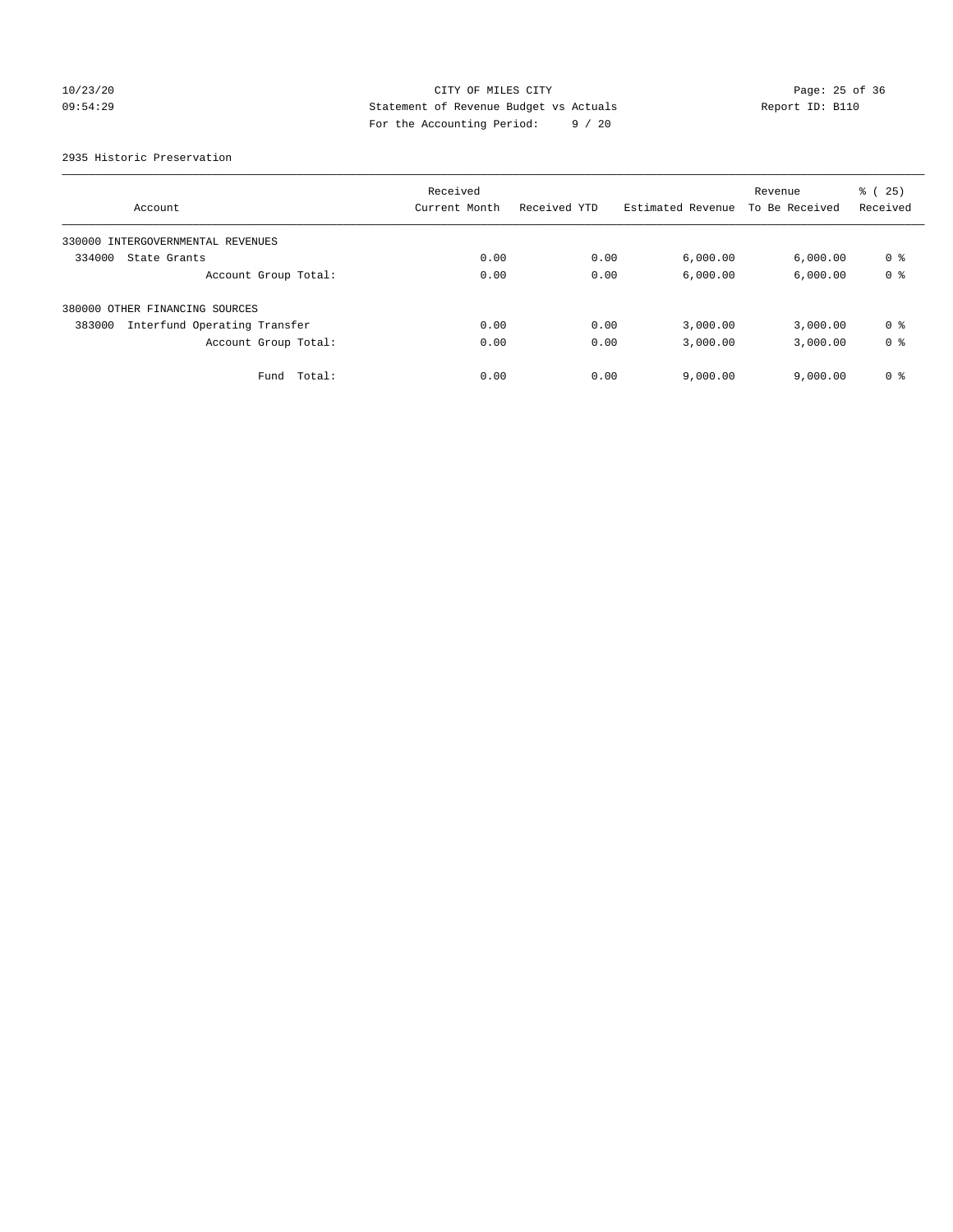# 10/23/20 Page: 26 of 36 CITY OF MILES CITY 09:54:29 Statement of Revenue Budget vs Actuals Report ID: B110 For the Accounting Period: 9 / 20

2985 RETIRED SENIOR VOLUNTEER PROG (RSVP)

|                              |                                   | Received      |              |                   | Revenue        | % (25)          |
|------------------------------|-----------------------------------|---------------|--------------|-------------------|----------------|-----------------|
| Account                      |                                   | Current Month | Received YTD | Estimated Revenue | To Be Received | Received        |
|                              | 330000 INTERGOVERNMENTAL REVENUES |               |              |                   |                |                 |
| 331165                       | RSVP FEDERAL GRANTS               | 7,237.50      | 14,424.90    | 86,412.00         | 71,987.10      | $17$ %          |
|                              | Account Group Total:              | 7,237.50      | 14,424.90    | 86,412.00         | 71,987.10      | $17*$           |
| 360000 MISCELLANEOUS REVENUE |                                   |               |              |                   |                |                 |
| 362020                       | MISC REVENUE                      | 0.00          | 285.00       | 18,600.00         | 18,315.00      | $2 \div$        |
| 365000                       | Contributions and Donations       | 0.00          | 1,262.29     | 0.00              | $-1, 262.29$   | $***$ $ -$      |
|                              | Account Group Total:              | 0.00          | 1,547.29     | 18,600.00         | 17,052.71      | 8 %             |
|                              | Total:<br>Fund                    | 7,237.50      | 15,972.19    | 105,012.00        | 89,039.81      | 15 <sup>8</sup> |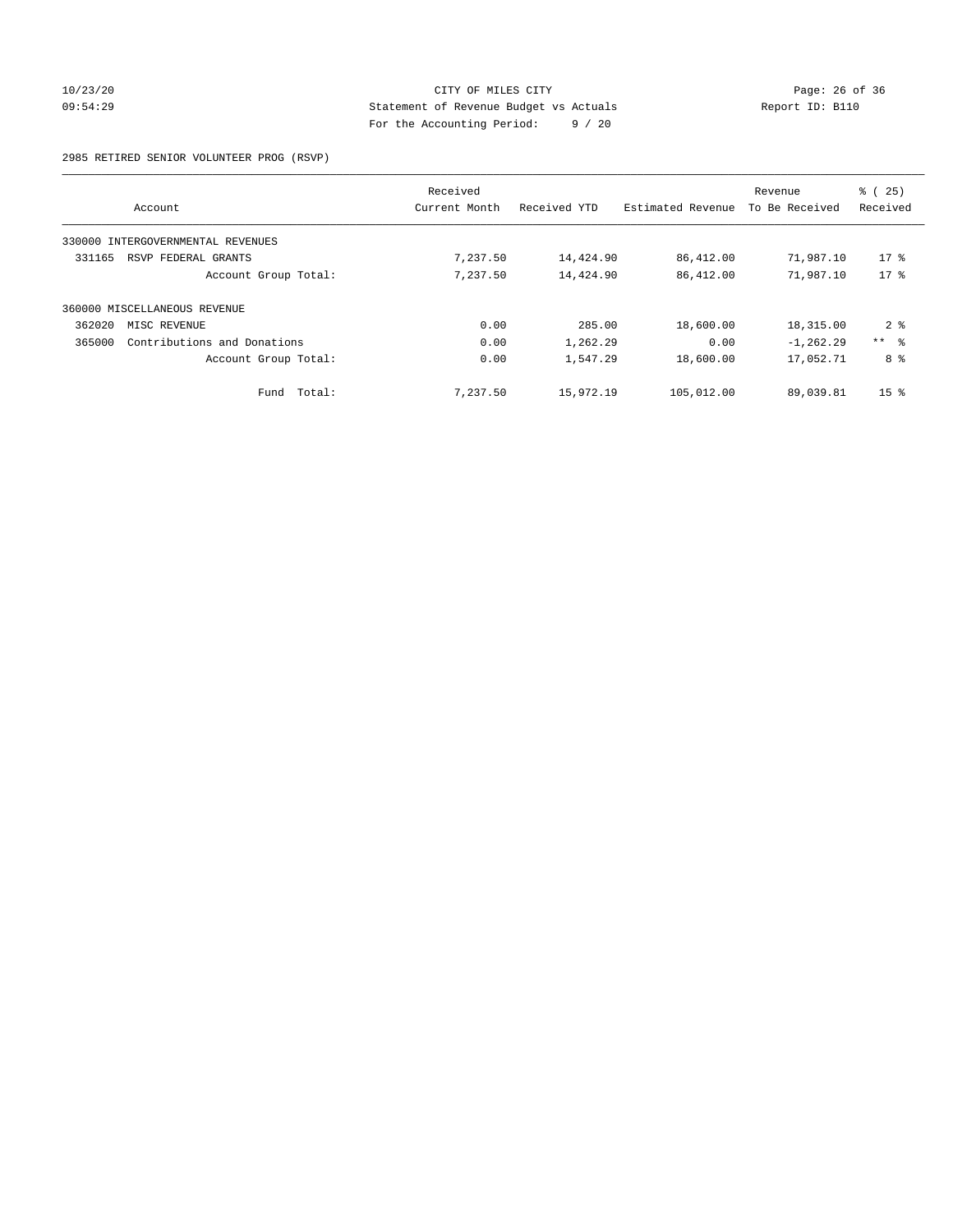# 10/23/20 Page: 27 of 36 CITY OF MILES CITY 09:54:29 Statement of Revenue Budget vs Actuals Report ID: B110 For the Accounting Period: 9 / 20

3301 Judgement Settlement/Southgate

| Account                       | Received<br>Current Month | Received YTD | Estimated Revenue | Revenue<br>To Be Received | % (25)<br>Received |
|-------------------------------|---------------------------|--------------|-------------------|---------------------------|--------------------|
| 310000 TAXES                  |                           |              |                   |                           |                    |
| 311010<br>Real Property Taxes | 0.00                      | 0.00         | 101,700.00        | 101,700.00                | 0 %                |
| Account Group Total:          | 0.00                      | 0.00         | 101,700.00        | 101,700.00                | 0 <sup>8</sup>     |
| 360000 MISCELLANEOUS REVENUE  |                           |              |                   |                           |                    |
| 362000<br>Insurance Proceeds  | 0.00                      | 0.00         | 100,000.00        | 100,000.00                | 0 <sup>8</sup>     |
| Account Group Total:          | 0.00                      | 0.00         | 100,000.00        | 100,000.00                | 0 <sup>8</sup>     |
| Fund Total:                   | 0.00                      | 0.00         | 201,700.00        | 201,700.00                | 0 <sup>8</sup>     |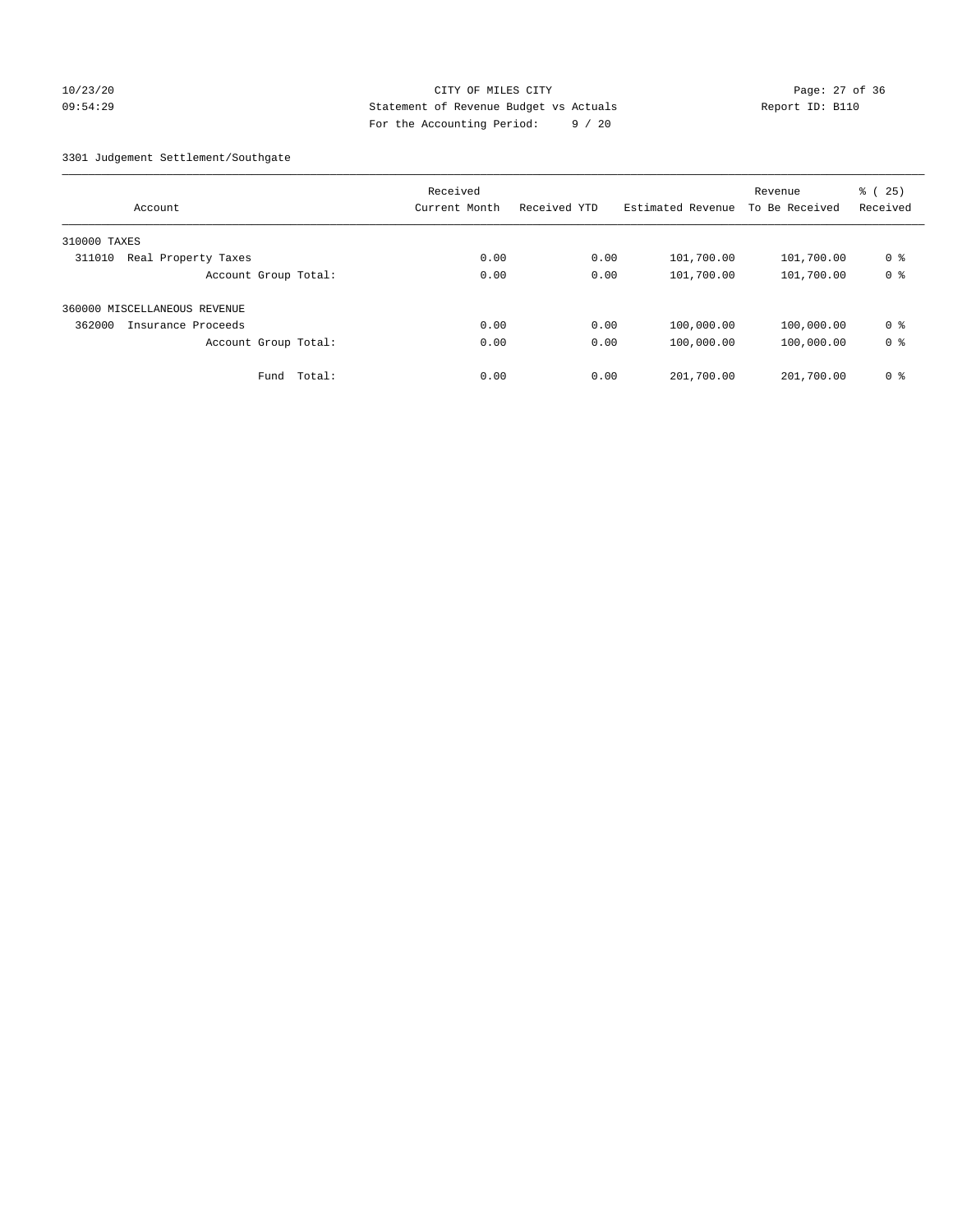# 10/23/20 Page: 28 of 36 09:54:29 Statement of Revenue Budget vs Actuals Report ID: B110 For the Accounting Period: 9 / 20

3670 SID 211

| Account                                           | Received<br>Current Month | Received YTD | Estimated Revenue | Revenue<br>To Be Received | $\frac{1}{6}$ ( 25)<br>Received |
|---------------------------------------------------|---------------------------|--------------|-------------------|---------------------------|---------------------------------|
| 360000 MISCELLANEOUS REVENUE                      |                           |              |                   |                           |                                 |
| Bond Principal and Interest Assessments<br>363020 | 0.00                      | 0.00         | 3,790.00          | 3,790.00                  | 0 %                             |
| Account Group Total:                              | 0.00                      | 0.00         | 3,790.00          | 3,790.00                  | 0 <sup>8</sup>                  |
| Fund Total:                                       | 0.00                      | 0.00         | 3,790.00          | 3,790.00                  | 0 %                             |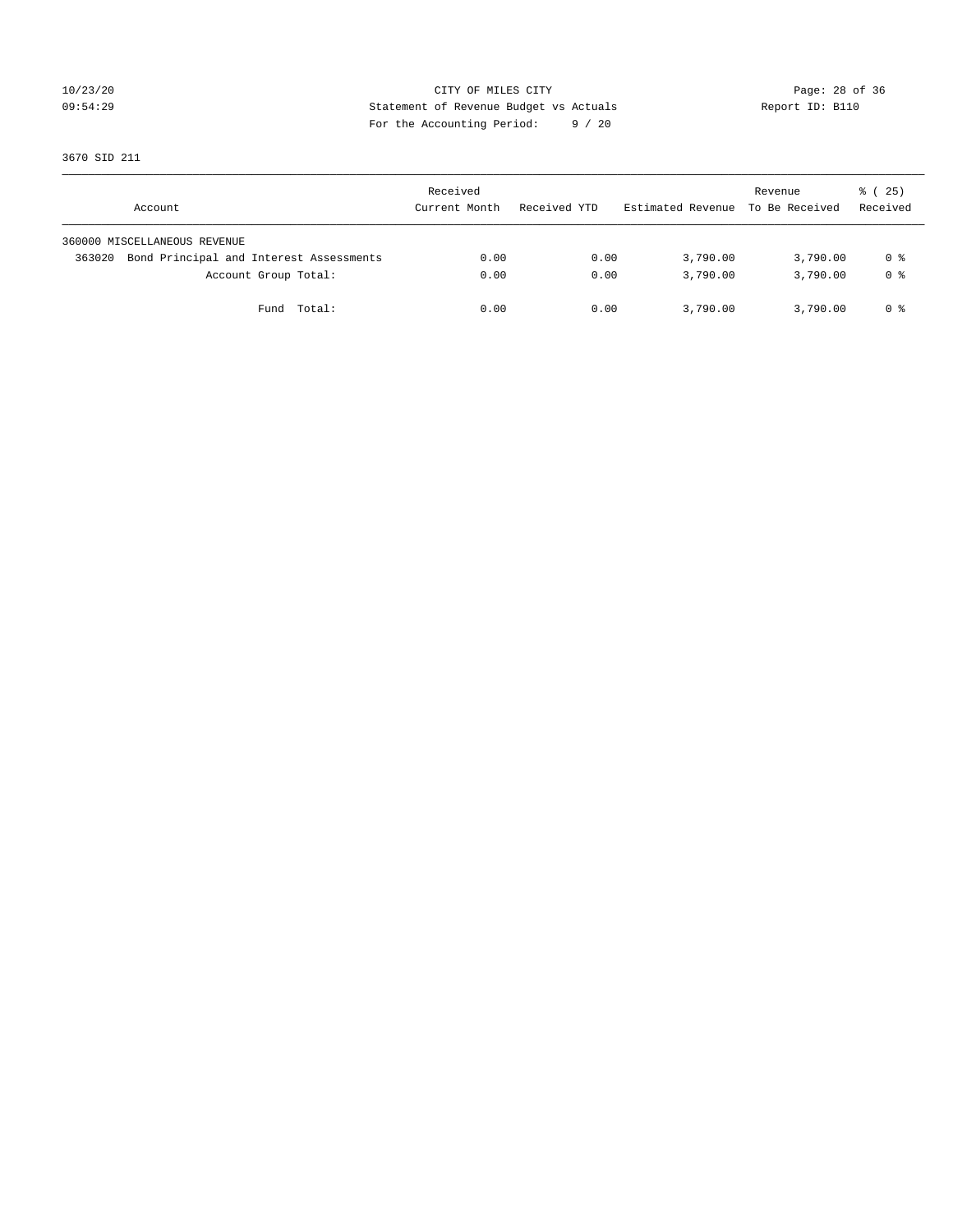# 10/23/20 Page: 29 of 36 09:54:29 Statement of Revenue Budget vs Actuals Report ID: B110 For the Accounting Period: 9 / 20

4000 General Fund Capitol Improvement Fund

| Account                       | Received<br>Current Month | Received YTD | Estimated Revenue | Revenue<br>To Be Received | % (25)<br>Received |
|-------------------------------|---------------------------|--------------|-------------------|---------------------------|--------------------|
| 370000 INVESTMENT EARNINGS    |                           |              |                   |                           |                    |
| Investment Earnings<br>371010 | 0.00                      | 0.00         | 900.00            | 900.00                    | 0 %                |
| Account Group Total:          | 0.00                      | 0.00         | 900.00            | 900.00                    | 0 <sup>8</sup>     |
| Fund Total:                   | 0.00                      | 0.00         | 900.00            | 900.00                    | 0 %                |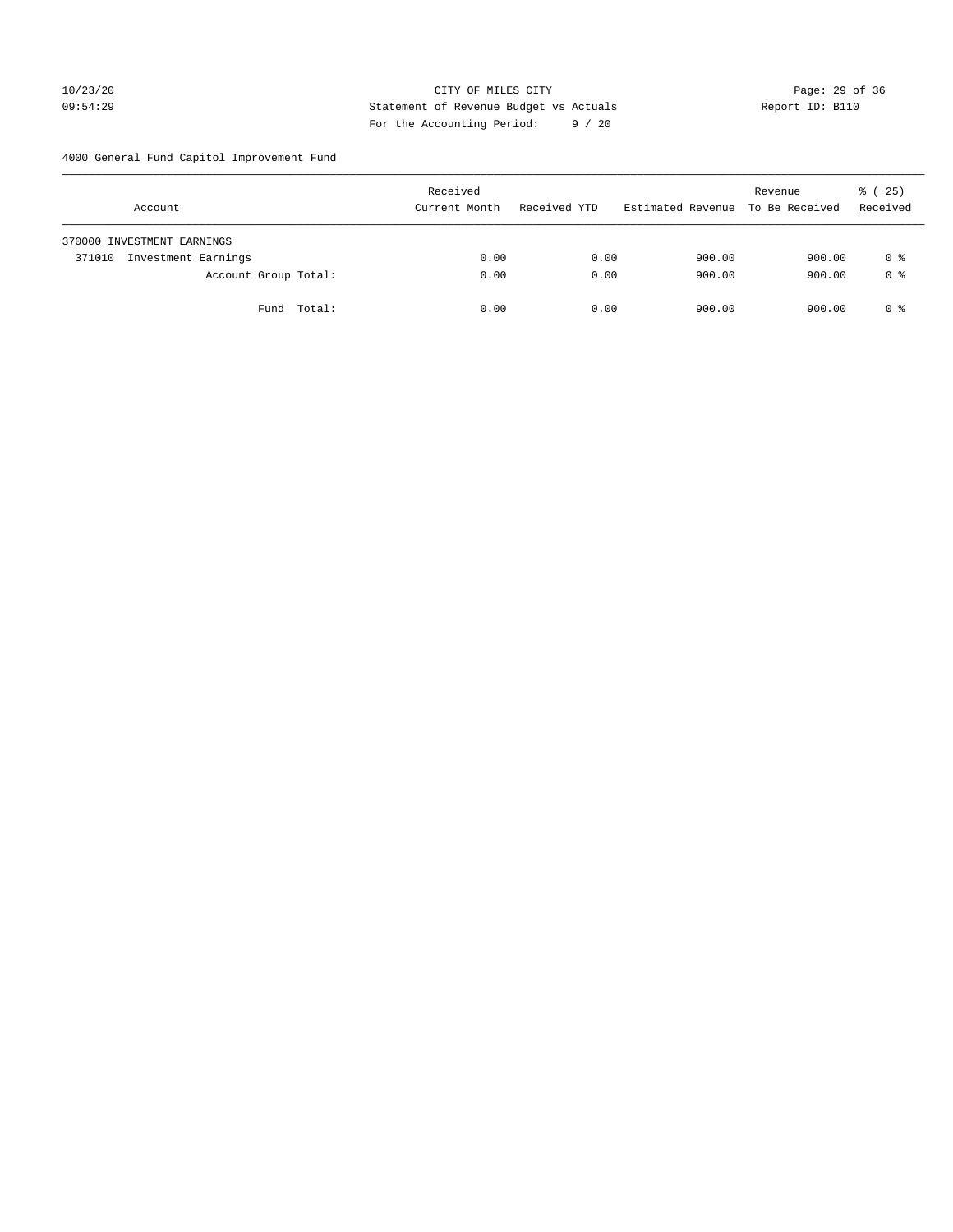# 10/23/20 Page: 30 of 36 CITY OF MILES CITY 09:54:29 Statement of Revenue Budget vs Actuals Report ID: B110 For the Accounting Period: 9 / 20

4050 Ambulance Capital Improvement Fund

| Account                           | Received<br>Current Month | Received YTD | Estimated Revenue | Revenue<br>To Be Received | $\frac{1}{6}$ ( 25)<br>Received |
|-----------------------------------|---------------------------|--------------|-------------------|---------------------------|---------------------------------|
| 330000 INTERGOVERNMENTAL REVENUES |                           |              |                   |                           |                                 |
| 337000<br>Private Grants          | 0.00                      | 0.00         | 350.00            | 350.00                    | 0 %                             |
| Account Group Total:              | 0.00                      | 0.00         | 350.00            | 350.00                    | 0 <sup>8</sup>                  |
| Fund Total:                       | 0.00                      | 0.00         | 350.00            | 350.00                    | 0 %                             |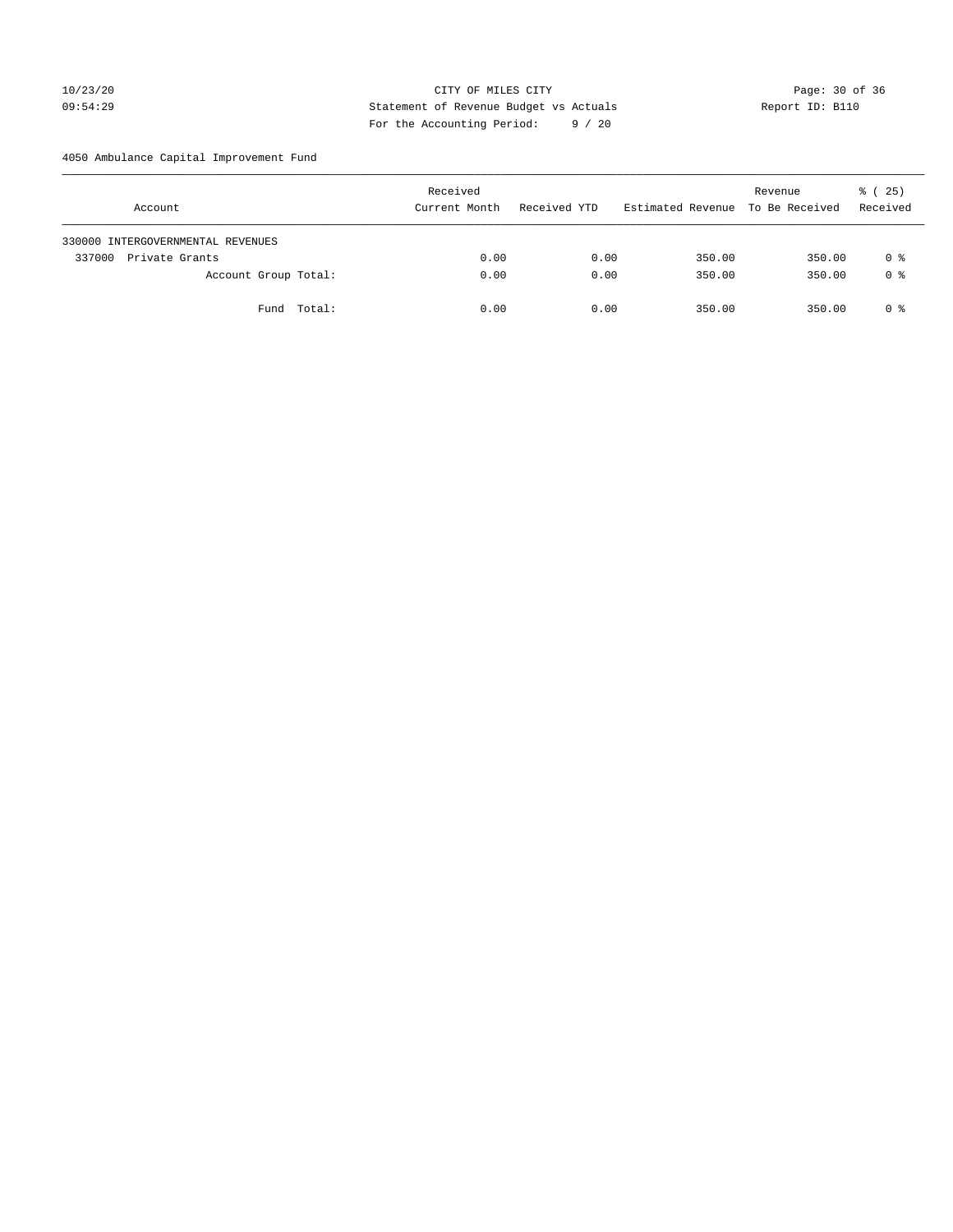# 10/23/20 Page: 31 of 36 CITY OF MILES CITY 09:54:29 Statement of Revenue Budget vs Actuals Report ID: B110 For the Accounting Period: 9 / 20

4060 CAPITAL IMPROV-PUBLIC WORKS

|        |                                    | Received      |              |                   | Revenue        | % (25)         |
|--------|------------------------------------|---------------|--------------|-------------------|----------------|----------------|
|        | Account                            | Current Month | Received YTD | Estimated Revenue | To Be Received | Received       |
|        | 320000 LICENSES AND PERMITS        |               |              |                   |                |                |
| 323040 | Other Miscellaneous Permits        | 650.00        | 1,050.00     | 4,200.00          | 3,150.00       | $25$ $%$       |
|        | Account Group Total:               | 650.00        | 1,050.00     | 4,200.00          | 3,150.00       | $25$ $%$       |
|        | 340000 Charges for Services        |               |              |                   |                |                |
| 343014 | Street Cleaning                    | 0.00          | 0.00         | 10,800.00         | 10,800.00      | 0 <sup>8</sup> |
| 343016 | Prkg Vio/Off Str-Impnd Fees        | 0.00          | 0.00         | 500.00            | 500.00         | 0 <sup>8</sup> |
| 343018 | Sale of Street & Roadway Materials | 0.00          | 0.00         | 1,000.00          | 1,000.00       | 0 <sup>8</sup> |
|        | Account Group Total:               | 0.00          | 0.00         | 12,300.00         | 12,300.00      | 0 <sup>8</sup> |
|        | 370000 INVESTMENT EARNINGS         |               |              |                   |                |                |
| 371010 | Investment Earnings                | 0.00          | 0.00         | 6,500.00          | 6,500.00       | 0 <sup>8</sup> |
|        | Account Group Total:               | 0.00          | 0.00         | 6,500.00          | 6,500.00       | 0 <sup>8</sup> |
|        | 380000 OTHER FINANCING SOURCES     |               |              |                   |                |                |
| 383000 | Interfund Operating Transfer       | 0.00          | 0.00         | 75,760.00         | 75,760.00      | 0 <sup>8</sup> |
|        | Account Group Total:               | 0.00          | 0.00         | 75,760.00         | 75,760.00      | 0 <sup>8</sup> |
|        | Total:<br>Fund                     | 650.00        | 1,050.00     | 98,760.00         | 97,710.00      | 1 <sup>8</sup> |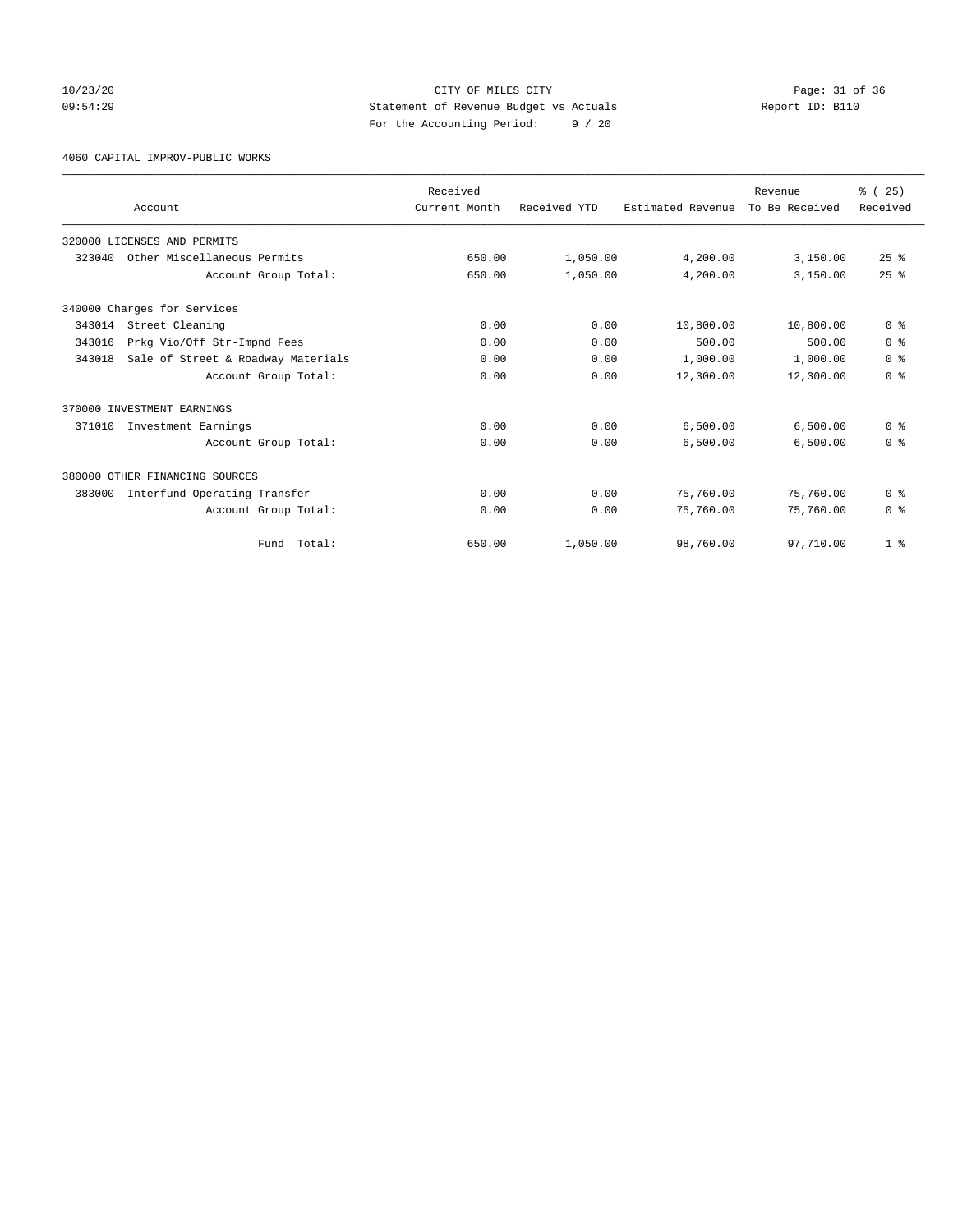# 10/23/20 Page: 32 of 36 09:54:29 Statement of Revenue Budget vs Actuals Report ID: B110 For the Accounting Period: 9 / 20

# 5210 WATER UTILITY

|                     | Account                             | Received<br>Current Month | Received YTD | Estimated Revenue | Revenue<br>To Be Received | % (25)<br>Received |
|---------------------|-------------------------------------|---------------------------|--------------|-------------------|---------------------------|--------------------|
|                     | 330000 INTERGOVERNMENTAL REVENUES   |                           |              |                   |                           |                    |
| 334120              | TSEP Grant                          | 0.00                      | 0.00         | 750,000.00        | 750,000.00                | 0 <sup>8</sup>     |
|                     | Account Group Total:                | 0.00                      | 0.00         | 750,000.00        | 750,000.00                | 0 <sup>8</sup>     |
|                     | 340000 Charges for Services         |                           |              |                   |                           |                    |
| 343021              | Metered Water Sales                 | 253, 139.37               | 750, 316.06  | 2,028,780.00      | 1,278,463.94              | 37 <sup>8</sup>    |
| 343022              | Unmetered Water Sales/Chrgoffs      | 0.00                      | 10.66        | 750.00            | 739.34                    | 1 <sup>8</sup>     |
| 343023              | Bulk Water Sales                    | 416.18                    | 1,380.78     | 10,000.00         | 8,619.22                  | $14*$              |
| 343025              | Hookup Fee                          | 70.00                     | 670.00       | 2,500.00          | 1,830.00                  | $27$ $%$           |
| 343026              | Water Install/Tap Chrgs/Labor       | 0.00                      | 2,964.43     | 5,000.00          | 2,035.57                  | 59 %               |
| 343027              | Chg for Wtr Dept. Serv              | 1,345.00                  | 3,424.62     | 20,000.00         | 16,575.38                 | 17 <sup>8</sup>    |
| 343029              | Curb Stop Replacement Fee           | 3,678.00                  | 10,989.00    | 43,000.00         | 32,011.00                 | 26%                |
|                     | Account Group Total:                | 258,648.55                | 769, 755.55  | 2,110,030.00      | 1,340,274.45              | 36%                |
|                     | 360000 MISCELLANEOUS REVENUE        |                           |              |                   |                           |                    |
| 362020 MISC REVENUE |                                     | 10.33                     | 160.33       | 0.00              | $-160.33$                 | ** *               |
|                     | Account Group Total:                | 10.33                     | 160.33       | 0.00              | $-160.33$                 | $***$ $%$          |
|                     | 370000 INVESTMENT EARNINGS          |                           |              |                   |                           |                    |
|                     | 371010 Investment Earnings          | 0.00                      | 0.00         | 45,000.00         | 45,000.00                 | 0 <sup>8</sup>     |
|                     | Account Group Total:                | 0.00                      | 0.00         | 45,000.00         | 45,000.00                 | 0 <sup>8</sup>     |
|                     | 380000 OTHER FINANCING SOURCES      |                           |              |                   |                           |                    |
|                     | 383000 Interfund Operating Transfer | 0.00                      | 0.00         | 100,000.00        | 100,000.00                | 0 <sup>8</sup>     |
|                     | Account Group Total:                | 0.00                      | 0.00         | 100,000.00        | 100,000.00                | 0 <sup>8</sup>     |
|                     | Fund Total:                         | 258,658.88                | 769,915.88   | 3,005,030.00      | 2, 235, 114.12            | 26%                |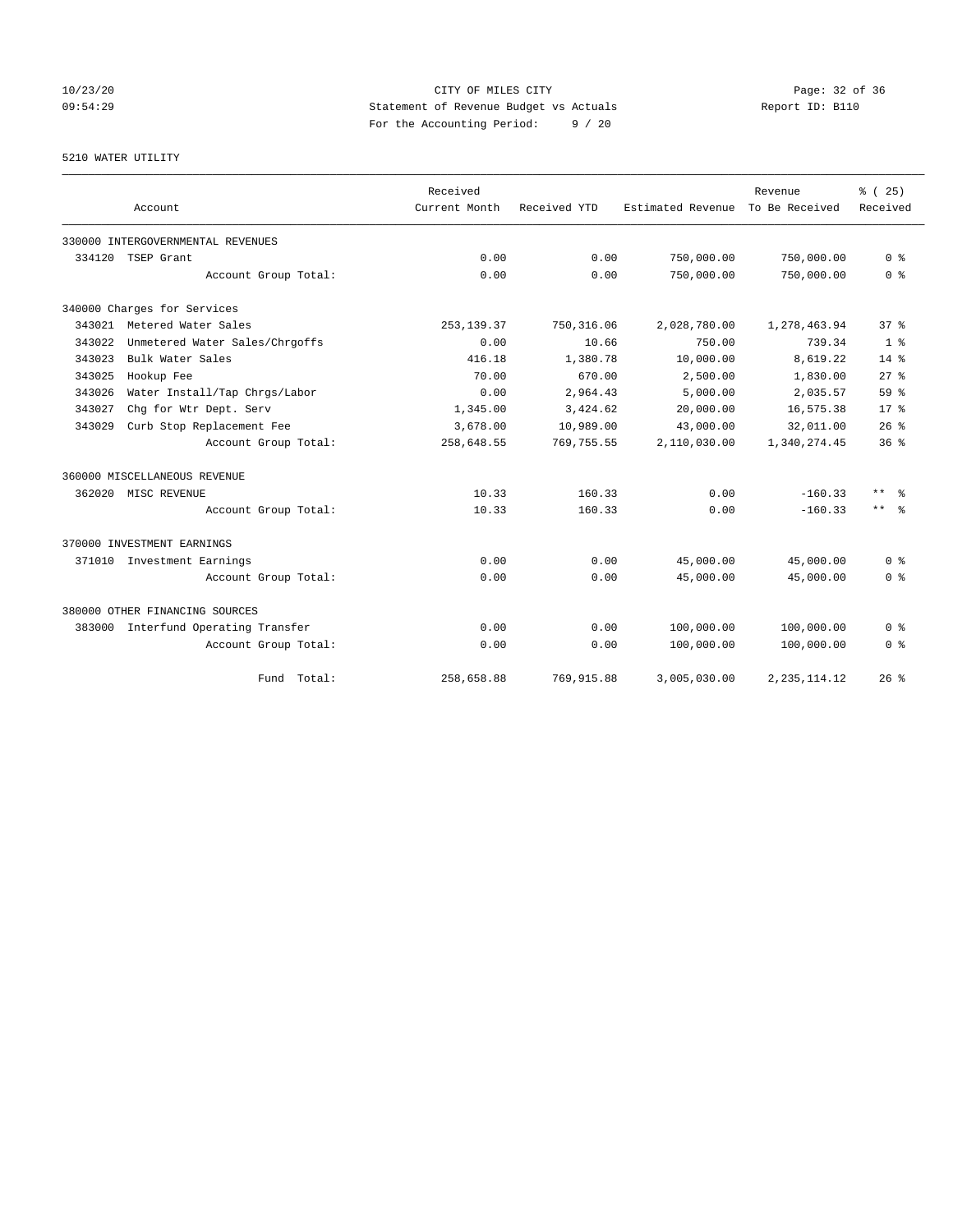# 10/23/20 Page: 33 of 36 CITY OF MILES CITY 09:54:29 Statement of Revenue Budget vs Actuals Report ID: B110 For the Accounting Period: 9 / 20

# 5310 SEWER UTILITY

|        |                                     | Received      |              |                   | Revenue        | % (25)           |
|--------|-------------------------------------|---------------|--------------|-------------------|----------------|------------------|
|        | Account                             | Current Month | Received YTD | Estimated Revenue | To Be Received | Received         |
|        | 340000 Charges for Services         |               |              |                   |                |                  |
| 341075 | Serv/Cnty-Interlocal Agmt           | 0.00          | 0.00         | 1,500.00          | 1,500.00       | 0 <sup>8</sup>   |
| 343031 | Sewer Service Charges               | 171,498.93    | 520,460.43   | 2,020,810.00      | 1,500,349.57   | 26%              |
| 343032 | Sewer Installation Charges/Chrgoffs | 0.00          | 10.66        | 1,000.00          | 989.34         | 1 <sup>8</sup>   |
| 343033 | Hookup Fee                          | 0.00          | 240.00       | 1,000.00          | 760.00         | $24$ $%$         |
| 343034 | Treatment Facilities Fees           | 85.00         | 3,310.00     | 2,000.00          | $-1, 310.00$   | 166 <sup>8</sup> |
| 343036 | Miscellaneous Sewer Revenue (Labor) | 520.00        | 2,606.30     | 15,000.00         | 12,393.70      | 17 <sup>8</sup>  |
| 343037 | Baker Road Etc.                     | 1,191.33      | 3,437.97     | 12,000.00         | 8,562.03       | 29%              |
|        | Account Group Total:                | 173, 295. 26  | 530,065.36   | 2,053,310.00      | 1,523,244.64   | 26%              |
|        | 360000 MISCELLANEOUS REVENUE        |               |              |                   |                |                  |
| 361010 | Land Rental                         | 0.00          | 2,873.90     | 2,900.00          | 26.10          | 99 <sup>8</sup>  |
| 362020 | MISC REVENUE                        | 46.13         | 122.38       | 500.00            | 377.62         | $24$ $%$         |
|        | Account Group Total:                | 46.13         | 2,996.28     | 3,400.00          | 403.72         | 88 %             |
|        | 370000 INVESTMENT EARNINGS          |               |              |                   |                |                  |
| 371010 | Investment Earnings                 | 0.00          | 0.00         | 35,000.00         | 35,000.00      | 0 <sup>8</sup>   |
|        | Account Group Total:                | 0.00          | 0.00         | 35,000.00         | 35,000.00      | 0 <sup>8</sup>   |
|        | Fund Total:                         | 173, 341.39   | 533,061.64   | 2,091,710.00      | 1,558,648.36   | 25%              |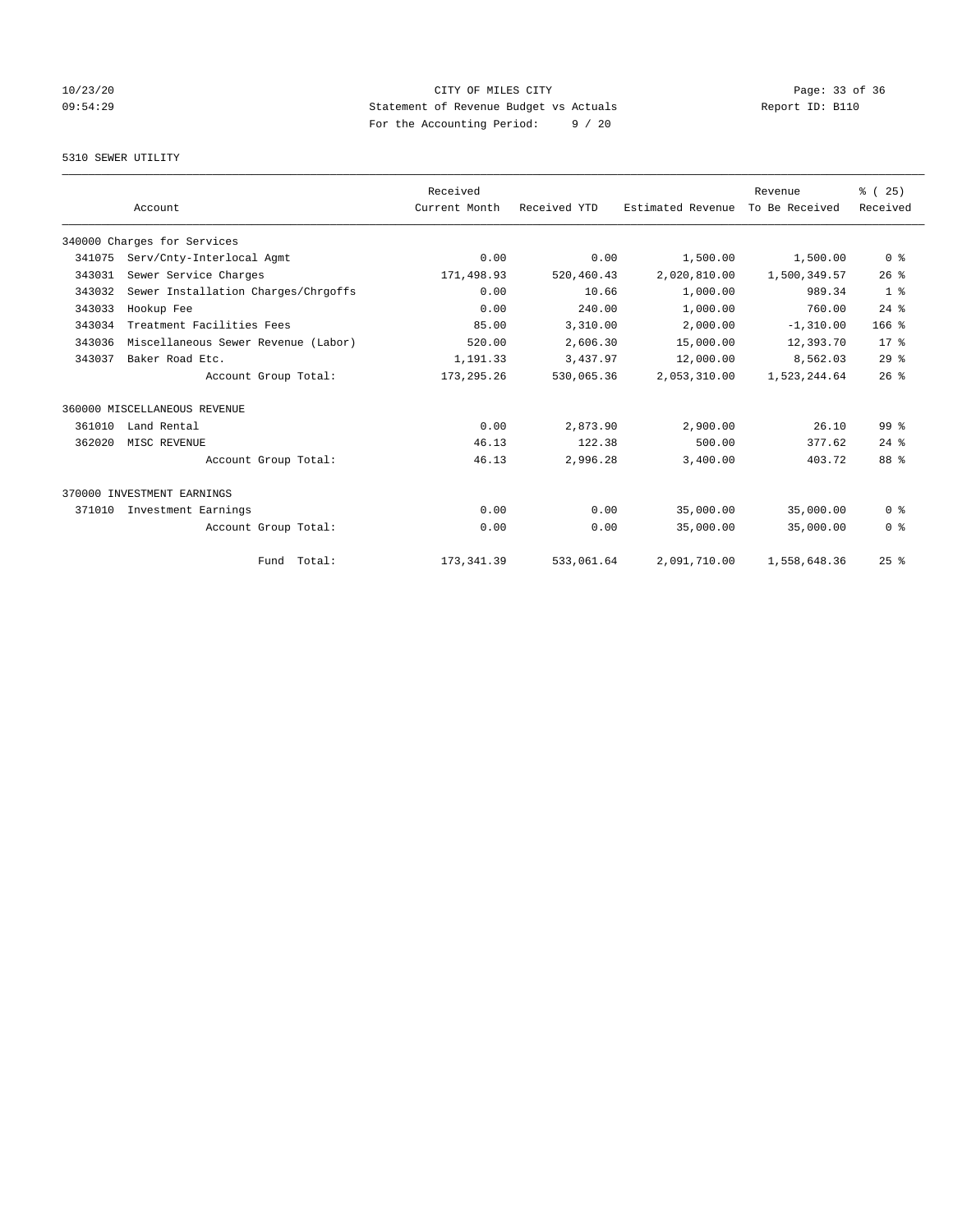# 10/23/20 Page: 34 of 36 CITY OF MILES CITY 09:54:29 Statement of Revenue Budget vs Actuals Report ID: B110 For the Accounting Period: 9 / 20

5510 AMBULANCE FUND

|              | Account                                | Received<br>Current Month | Received YTD | Estimated Revenue | Revenue<br>To Be Received | % (25)<br>Received |
|--------------|----------------------------------------|---------------------------|--------------|-------------------|---------------------------|--------------------|
| 310000 TAXES |                                        |                           |              |                   |                           |                    |
| 311010       | Real Property Taxes                    | 4.25                      | 99.69        | 9,281.00          | 9,181.31                  | 1 <sup>8</sup>     |
| 311020       | Personal Property Taxes                | 0.43                      | 17.78        | 210.00            | 192.22                    | 8 %                |
| 312000       | Penalty & Interest on Delinquent Taxes | 0.27                      | 5.88         | 10.00             | 4.12                      | 59 <sup>8</sup>    |
|              | Account Group Total:                   | 4.95                      | 123.35       | 9,501.00          | 9,377.65                  | 1 <sup>8</sup>     |
|              | 330000 INTERGOVERNMENTAL REVENUES      |                           |              |                   |                           |                    |
| 331040       | Medicaid Supplemental Program-State    | 0.00                      | 0.00         | 12,500.00         | 12,500.00                 | 0 <sup>8</sup>     |
| 331113       | FEMA -Projects                         | 0.00                      | 0.00         | 50,000.00         | 50,000.00                 | 0 <sup>8</sup>     |
| 331993       | COVID-19 Federal Stimulus              | 11,051.17                 | 11,051.17    | 0.00              | $-11,051.17$              | $***$ $ -$         |
| 334993       | COVID-19 State Stimulus                | $-11,051.17$              | 0.00         | 11,052.00         | 11,052.00                 | 0 <sup>8</sup>     |
|              | Account Group Total:                   | 0.00                      | 11,051.17    | 73,552.00         | 62,500.83                 | 15 <sup>8</sup>    |
|              | 340000 Charges for Services            |                           |              |                   |                           |                    |
| 341075       | Serv/Cnty-Interlocal Agmt              | 0.00                      | 0.00         | 55,187.00         | 55,187.00                 | 0 <sup>8</sup>     |
| 342026       | Ambulance Charges                      | 100, 713.57               | 276,380.55   | 1,333,694.00      | 1,057,313.45              | $21$ %             |
| 342027       | Ambulance Standby                      | 1,800.00                  | 3,500.00     | 4,000.00          | 500.00                    | 88 %               |
|              | Account Group Total:                   | 102,513.57                | 279,880.55   | 1,392,881.00      | 1,113,000.45              | $20*$              |
|              | 360000 MISCELLANEOUS REVENUE           |                           |              |                   |                           |                    |
| 362020       | MISC REVENUE                           | 0.00                      | 0.00         | 500.00            | 500.00                    | 0 <sup>8</sup>     |
| 366010       | Misc- From Charge off Accts            | 7,663.49                  | 13,845.52    | 5,000.00          | $-8,845.52$               | $277$ $%$          |
| 367000       | Sale of Junk or Salvage                | 0.00                      | 0.00         | 500.00            | 500.00                    | 0 <sup>8</sup>     |
|              | Account Group Total:                   | 7,663.49                  | 13,845.52    | 6,000.00          | $-7,845.52$               | $231$ $%$          |
|              | Fund Total:                            | 110,182.01                | 304,900.59   | 1,481,934.00      | 1,177,033.41              | $21*$              |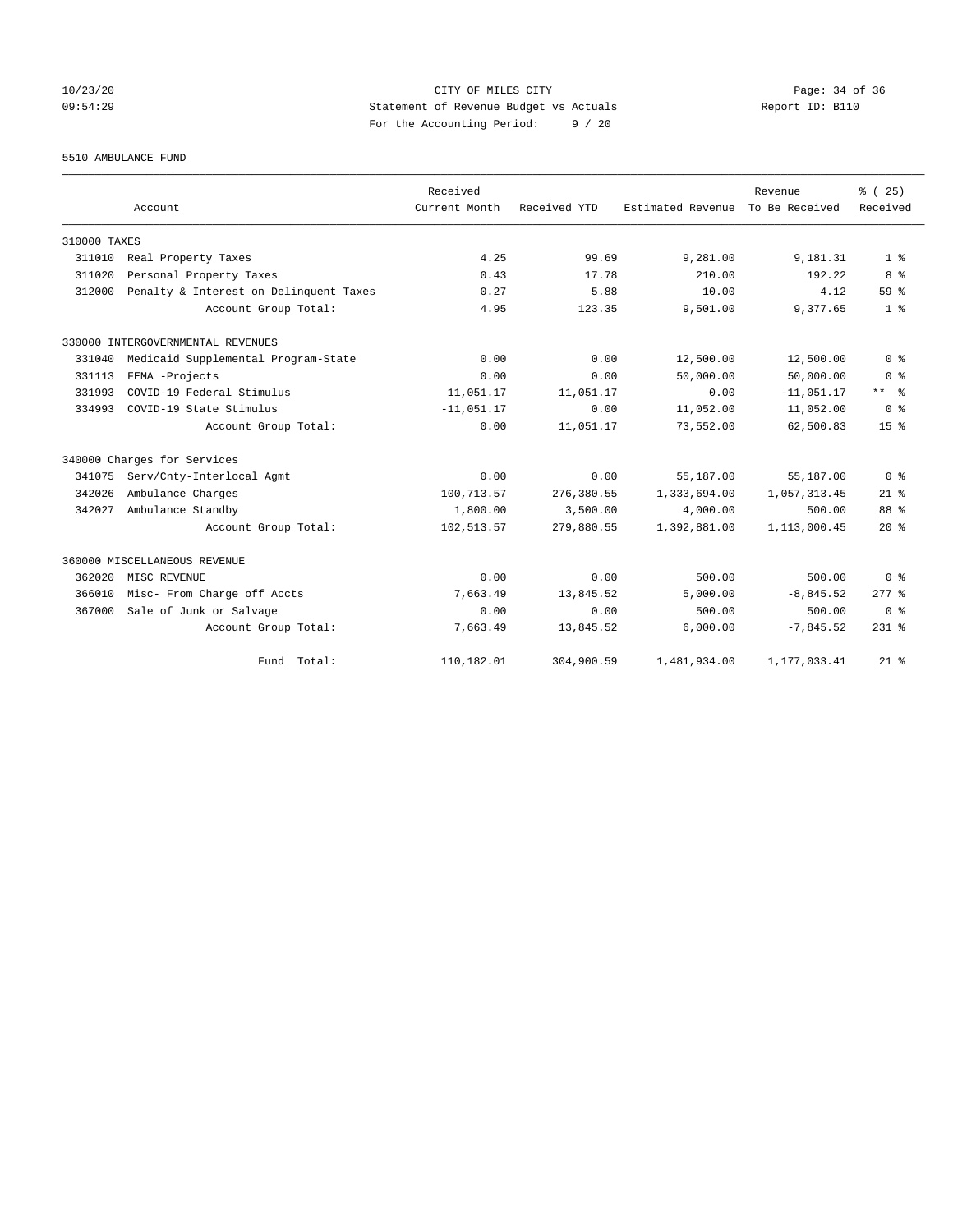# 10/23/20 Page: 35 of 36 CITY OF MILES CITY 09:54:29 Statement of Revenue Budget vs Actuals Report ID: B110 For the Accounting Period: 9 / 20

5610 AIRPORT OPERATING

|              |                                        | Received      |              |                                  | Revenue      | % (25)           |
|--------------|----------------------------------------|---------------|--------------|----------------------------------|--------------|------------------|
|              | Account                                | Current Month | Received YTD | Estimated Revenue To Be Received |              | Received         |
| 310000 TAXES |                                        |               |              |                                  |              |                  |
| 311010       | Real Property Taxes                    | 6.38          | 149.56       | 13,922.00                        | 13,772.44    | 1 <sup>8</sup>   |
| 311020       | Personal Property Taxes                | 0.63          | 26.67        | 316.00                           | 289.33       | 8 %              |
| 312000       | Penalty & Interest on Delinquent Taxes | 0.40          | 8.82         | 40.00                            | 31.18        | $22$ $%$         |
|              | Account Group Total:                   | 7.41          | 185.05       | 14,278.00                        | 14,092.95    | 1 <sup>8</sup>   |
|              | 330000 INTERGOVERNMENTAL REVENUES      |               |              |                                  |              |                  |
|              | 331126 AIP 018-2019                    | 16,020.00     | 38,086.99    | 197,910.00                       | 159,823.01   | 19 <sup>8</sup>  |
| 331993       | COVID-19 Federal Stimulus              | 30,000.00     | 30,000.00    | 30,000.00                        | 0.00         | $100$ %          |
| 334060       | Coal Board Grant                       | 0.00          | 19,433.96    | 35,400.00                        | 15,966.04    | 55 %             |
|              | Account Group Total:                   | 46,020.00     | 87,520.95    | 263,310.00                       | 175,789.05   | 33 <sup>8</sup>  |
|              | 340000 Charges for Services            |               |              |                                  |              |                  |
| 341075       | Serv/Cnty-Interlocal Agmt              | 0.00          | 0.00         | 30,000.00                        | 30,000.00    | 0 <sup>8</sup>   |
| 343018       | Sale of Street & Roadway Materials     | 1,064.00      | 1,064.00     | 1,000.00                         | $-64.00$     | 106 %            |
| 343061       | Landing Fees                           | 194.25        | 614.25       | 2,000.00                         | 1,385.75     | $31$ $%$         |
| 343062       | Aviation Fuel                          | 137,170.11    | 300,595.78   | 300,000.00                       | $-595.78$    | 100 <sub>8</sub> |
| 343064       | Hangar Rent                            | 5, 411.95     | 26,361.39    | 59,000.00                        | 32,638.61    | $45*$            |
| 343065       | Building Rentals                       | 1,235.76      | 3,707.28     | 14,000.00                        | 10,292.72    | $26$ $%$         |
| 343067       | Other - Miscellaneous                  | 134.00        | 40,514.72    | 500.00                           | $-40,014.72$ | $***$ $%$        |
| 343069       | Ag Contract                            | 0.00          | 0.00         | 11,000.00                        | 11,000.00    | 0 <sup>8</sup>   |
|              | Account Group Total:                   | 145,210.07    | 372,857.42   | 417,500.00                       | 44,642.58    | 89 %             |
|              | 360000 MISCELLANEOUS REVENUE           |               |              |                                  |              |                  |
| 361010       | Land Rental                            | 12,260.54     | 15,031.62    | 20,000.00                        | 4,968.38     | 75%              |
| 362020       | MISC REVENUE                           | 0.00          | 22.00        | 350.00                           | 328.00       | 6 %              |
|              | Account Group Total:                   | 12,260.54     | 15,053.62    | 20,350.00                        | 5,296.38     | 74 %             |
|              | 370000 INVESTMENT EARNINGS             |               |              |                                  |              |                  |
|              | 371010 Investment Earnings             | 0.00          | 0.00         | 2,000.00                         | 2,000.00     | 0 <sup>8</sup>   |
|              | Account Group Total:                   | 0.00          | 0.00         | 2,000.00                         | 2,000.00     | 0 <sup>8</sup>   |
|              | 380000 OTHER FINANCING SOURCES         |               |              |                                  |              |                  |
|              | 381071 MT Aero Loan Hanger 8 Door      | 0.00          | 0.00         | 15,000.00                        | 15,000.00    | 0 <sup>8</sup>   |
|              | Account Group Total:                   | 0.00          | 0.00         | 15,000.00                        | 15,000.00    | 0 <sup>8</sup>   |
|              | Fund Total:                            | 203,498.02    | 475,617.04   | 732,438.00                       | 256,820.96   | 65 %             |